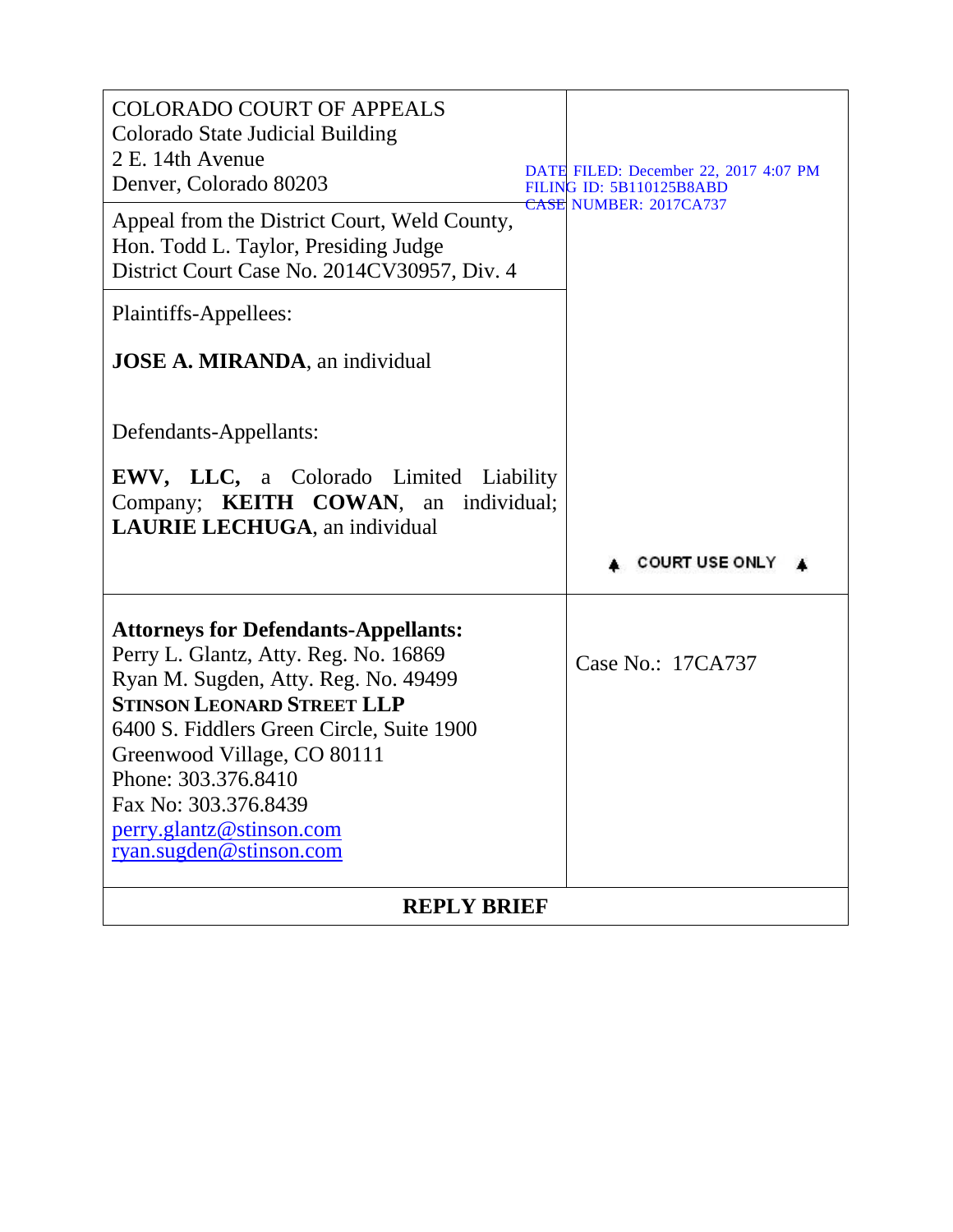### **CERTIFICATE OF COMPLIANCE**

<span id="page-1-0"></span>I hereby certify that this brief complies with all requirements of C.A.R. 28 or C.A.R. 28.1, and C.A.R. 32, including all formatting requirements set forth in these rules. Specifically, the undersigned certifies that:

**The brief complies with the applicable word limits set forth in C.A.R. 28(g) or C.A.R. 28.1(g).**

It contains 5,589 words.

**The brief complies with the standard of review requirements set forth in C.A.R. 28(c) and/or C.A.R. 28(a)(1)-(3)**.

**I acknowledge that my brief may be stricken if it fails to comply with any of the requirements of C.A.R. 28 or 28.1, and C.A.R. 32.**

> *s/ Perry L. Glantz* Perry L. Glantz (Atty. Reg. #16869)

> Attorney for Defendants-Appellants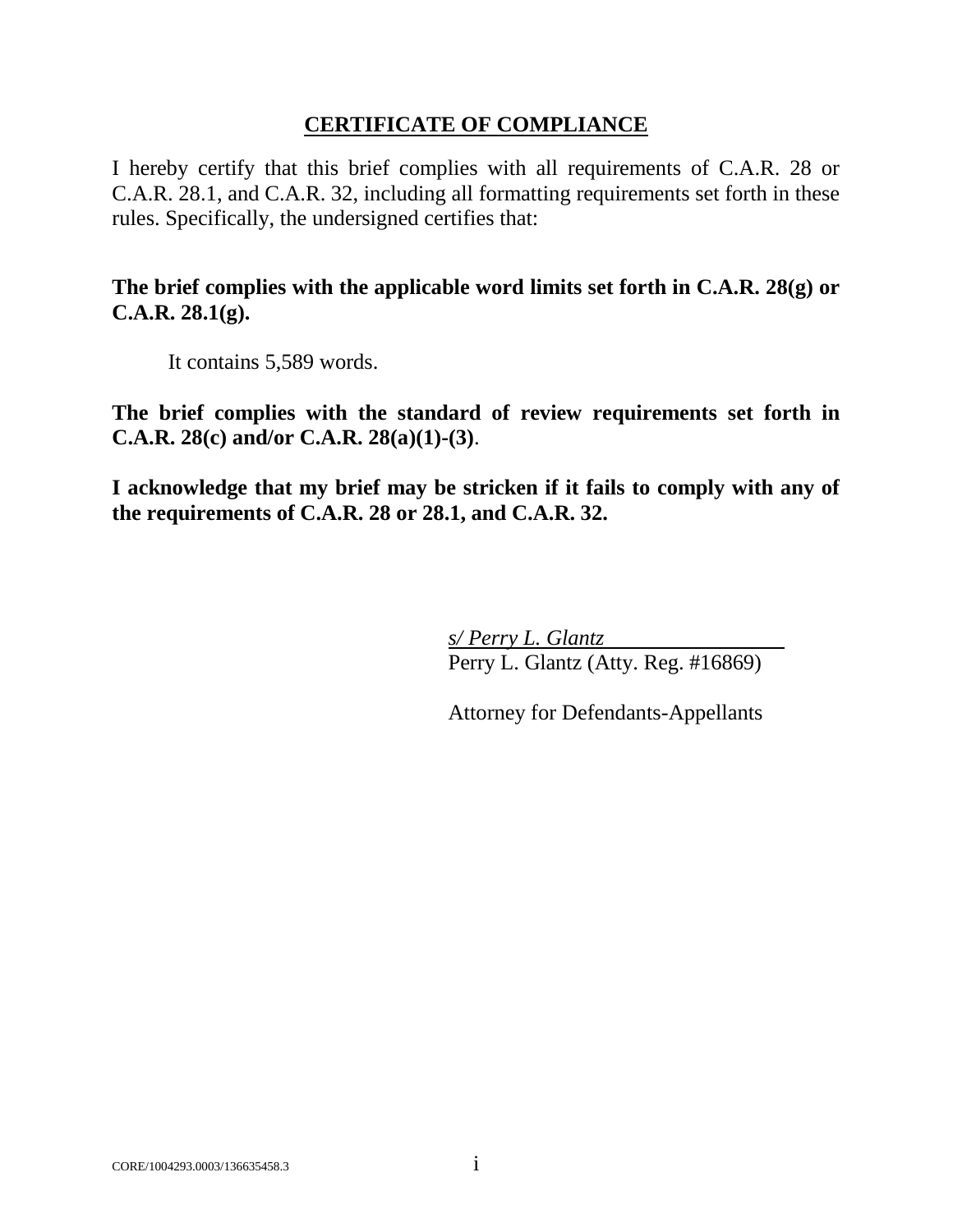# **TABLE OF CONTENTS**

|      |                 |                                                                                                                                                                                    | Page |
|------|-----------------|------------------------------------------------------------------------------------------------------------------------------------------------------------------------------------|------|
|      |                 |                                                                                                                                                                                    |      |
|      |                 |                                                                                                                                                                                    |      |
|      |                 |                                                                                                                                                                                    |      |
| I.   |                 | The Contract is not barred by the title transfer provisions in C.R.S.                                                                                                              |      |
|      | A.              |                                                                                                                                                                                    |      |
|      | <b>B.</b>       | The City of Evans Municipal Code does not require EWV to                                                                                                                           |      |
| Π.   |                 | The Contract was a legal means for removing flood-damaged                                                                                                                          |      |
|      | A.              |                                                                                                                                                                                    |      |
|      | <b>B.</b>       | The District Court disregarded evidence of consideration when                                                                                                                      |      |
|      | $\mathcal{C}$ . | Miranda admitted that EWV had obligations under the                                                                                                                                |      |
| III. |                 | The District Court erred by failing to consider evidence that it was<br>lawful to remove manufactured homes from Eastwood Village13                                                |      |
| IV.  |                 | The District Court erred in concluding that EWV judicially admitted it                                                                                                             |      |
|      | A.              | EWV cannot judicially admit propositions of law15                                                                                                                                  |      |
|      | <b>B.</b>       | The District Court erred in its interpretation of EWV's prior<br>statements and by failing to give EWV the benefit of every<br>reasonable inference regarding its prior statements | .16  |
| V.   |                 | Genuine disputes of material fact preclude summary judgment on                                                                                                                     |      |
|      | A.              |                                                                                                                                                                                    |      |
|      | <b>B.</b>       | EWV's and Cowan's intent cannot be determined solely through                                                                                                                       | .22  |
|      |                 |                                                                                                                                                                                    |      |
|      |                 |                                                                                                                                                                                    |      |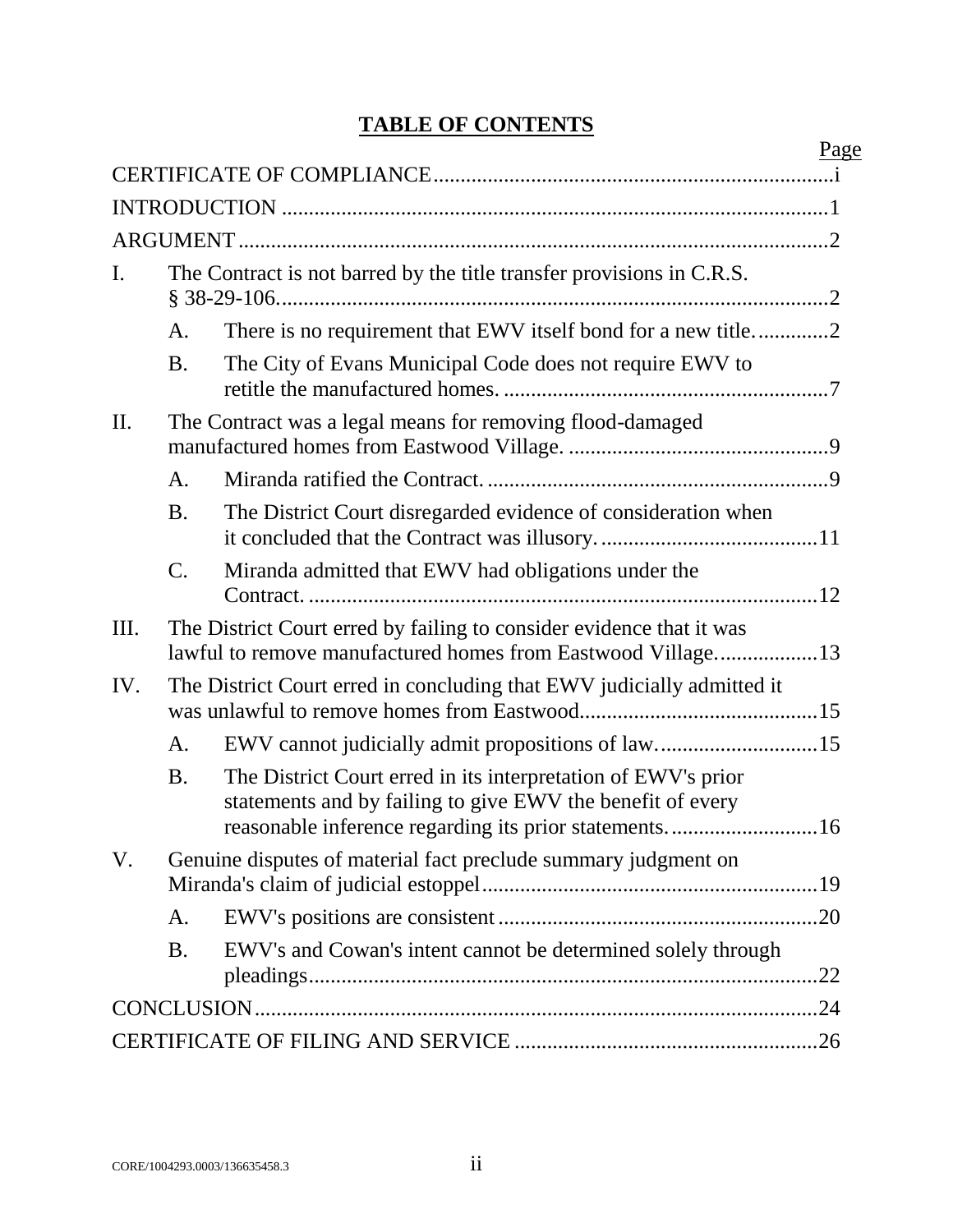# **TABLE OF AUTHORITIES**

# **Cases**

| Bauer v. Sw. Denver Mental Health Ctr., Inc.,               |
|-------------------------------------------------------------|
| Bush v. Koll,                                               |
| Copper Mountain, Inc. v. Indus. Sys., Inc.,                 |
| Emley v. Tenenbone,                                         |
| <i>Estate of Burford v. Burford,</i>                        |
| Gerbaz v. Hulsey,                                           |
| Governor's Ranch Prof'l Ctr., Ltd. v. Mercy of Colo., Inc., |
| Grant v. Oten,                                              |
| Guidry v. Sheet Metal Workers Int'l Ass'n, Local No. 9,     |
| Halm v. Wright,                                             |
| Jones v. Dressel,                                           |
| Martin v. Weld Cty.,                                        |
| Miller v. Brannon,                                          |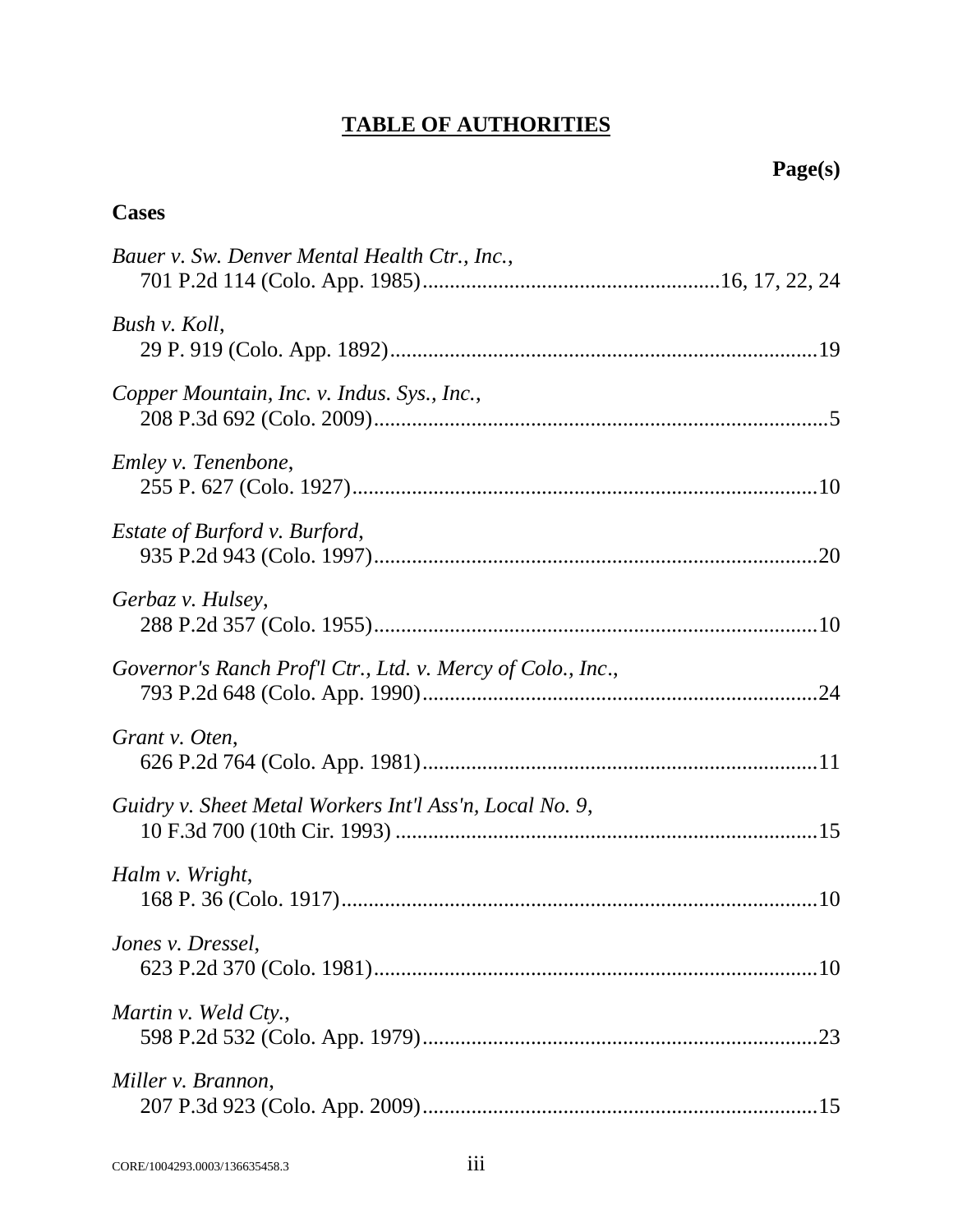| Premier Bank v. Bd. of Cty. Comm'rs of Cty. of Bent, |
|------------------------------------------------------|
| Roberts v. Am. Family Mut. Ins. Co.,                 |
| Roberts v. Holland & Hart,                           |
| Strachan v. Drake,                                   |
| Tuttle v. Burrows,                                   |
| Wark v. Bopp,                                        |
| <b>Statutes</b>                                      |
|                                                      |
|                                                      |
|                                                      |
|                                                      |
| <b>Other Authorities</b>                             |
|                                                      |
|                                                      |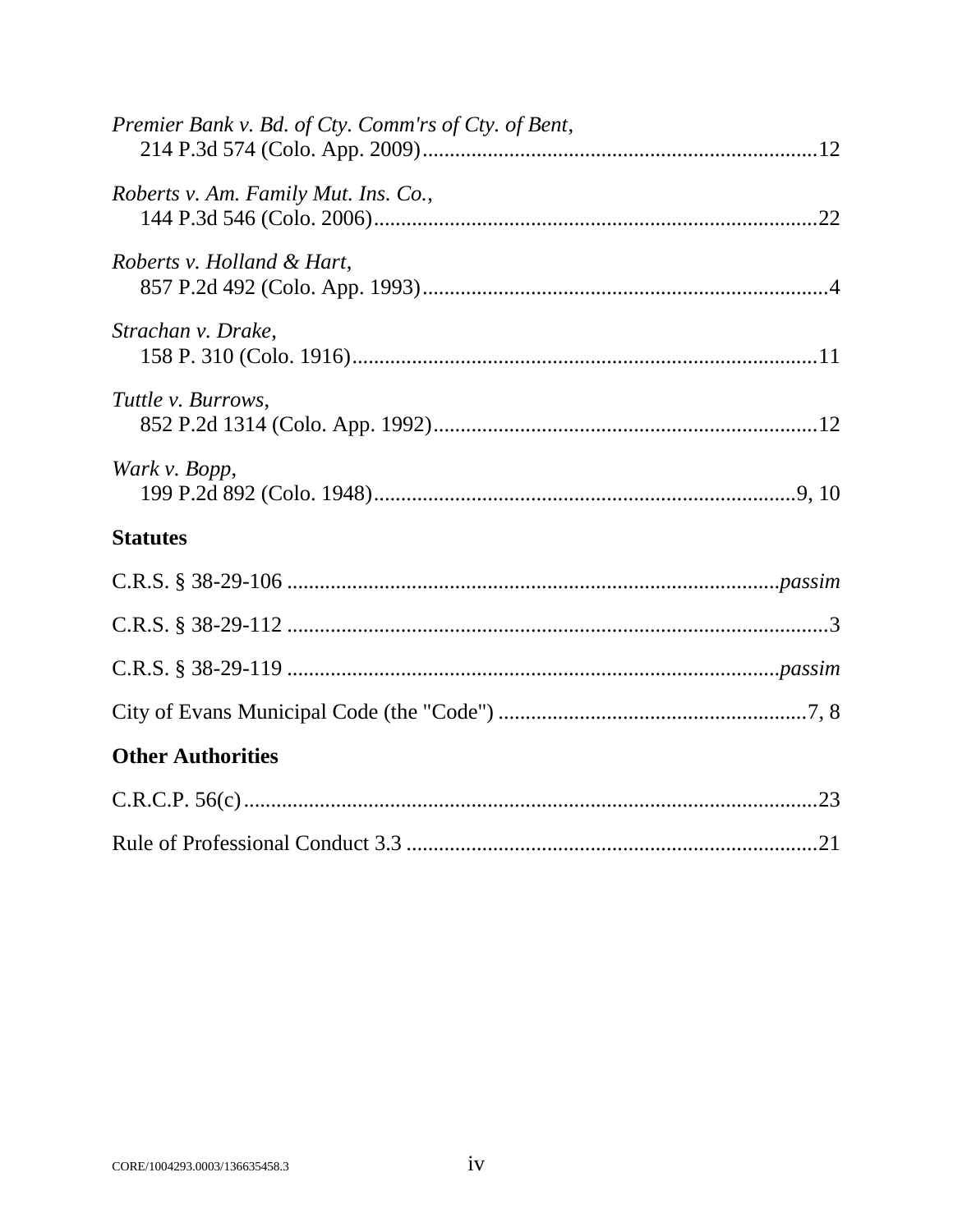#### <span id="page-5-1"></span>**INTRODUCTION**

<span id="page-5-0"></span>Plaintiff/Appellee Jose Miranda ("Miranda") devotes the majority of his Answer Brief to a statute, C.R.S. § 38-29-106, that does not apply to this case. He couples his erroneous statutory construction with an interpretation of the Quit Claim Bill of Sale (the "Contract") that effectively rewrites his entire agreement with Defendant/Appellant EWV, LLC ("EWV"). Miranda's claim that the Contract is invalid because it conflicts with Colorado statutes simply cannot stand.

Based on its plain terms, C.R.S. § 38-29-106 only applies to parties in whose name a manufactured home has been titled. The manufactured homes at Eastwood Village Mobile Home Park ("Eastwood") had been abandoned, and EWV was not the registered title holder of any of them. Therefore, § 106 does not apply to this case. While a landowner can obtain title to an abandoned home pursuant to C.R.S. § 38-29-119 by posting a bond, nothing in § 119 obligates a landowner to do so. Rather, under Colorado law, the landowner can assign this right to a third-party, which is exactly what EWV did here. In the Contract, Miranda accepted EWV's assignment and assumed the obligation of bonding for new titles should he deem it necessary or advisable. Miranda was also able to (and did) obtain moving permits to remove the manufactured homes from Eastwood.

Based on this, it is a legal fiction Miranda could not legally remove the manufactured homes from Eastwood. Indeed, Miranda ratified the Contract when

<span id="page-5-2"></span>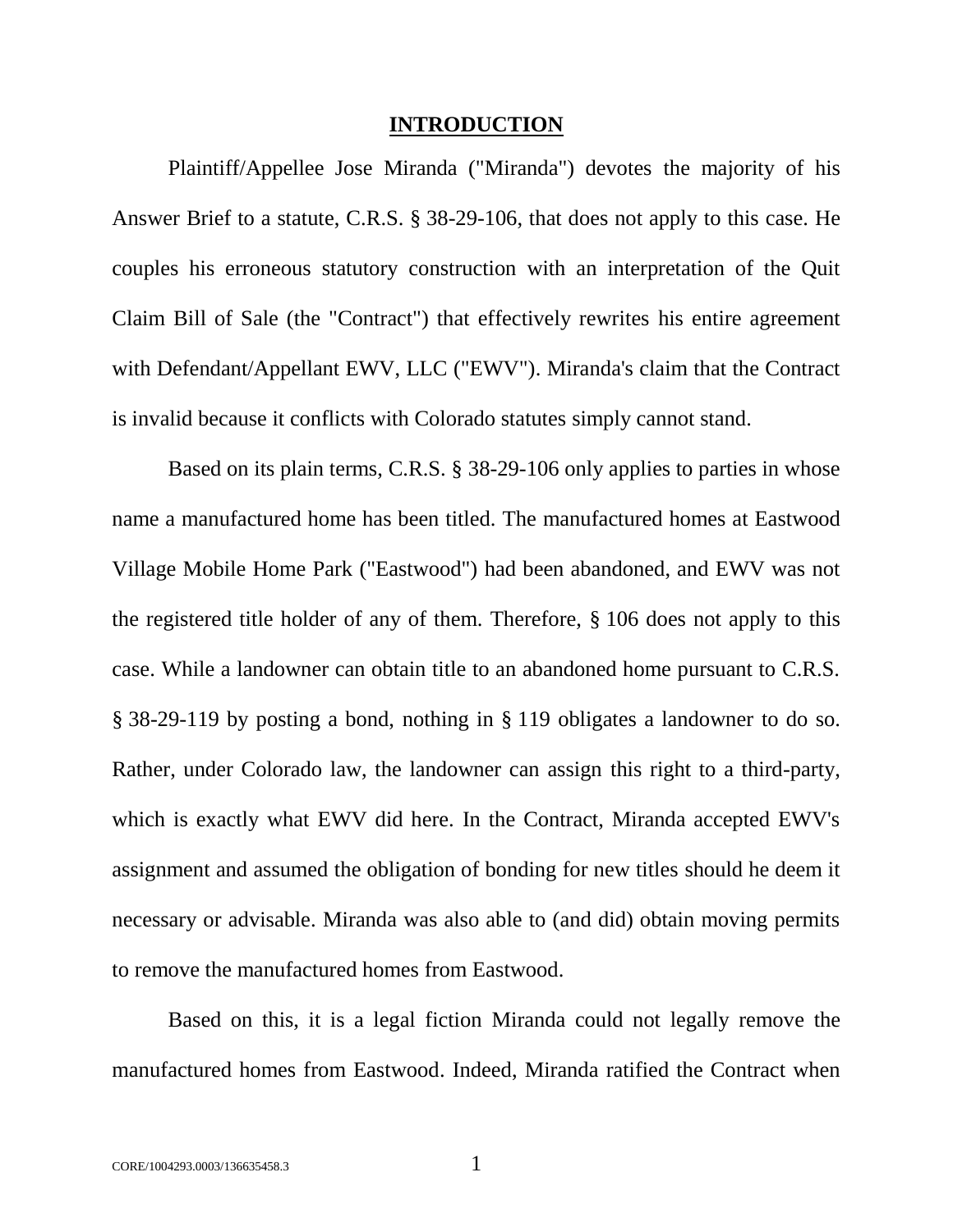he performed his obligations by removing homes from Eastwood with knowledge that EWV did not hold title to them, when he kept the 19 homes he removed, and when he filed suit against EWV for breach of the Contract and sought \$2.5 million in damages. It is astounding that Miranda now claims this same Contract is unlawful when he was earlier seeking a multi-million dollar recovery for its alleged breach. It is also telling that neither he nor the District Court has ever addressed the fact that Miranda ratified an agreement that they both claim was illusory.

In short, the Contract is lawful and enforceable. The statutory scheme relied upon by Miranda does not apply to the agreement between EWV and Miranda. The Contract is also enforceable because Miranda ratified it and because it is otherwise supported by consideration. For those reasons, the District Court's Second Summary Judgment Order should be reversed.

### **ARGUMENT**

# <span id="page-6-1"></span><span id="page-6-0"></span>**I. The Contract is not barred by the title transfer provisions in C.R.S. § 38-29-106.**

### **A. There is no requirement that EWV itself bond for a new title**.

<span id="page-6-2"></span>In his Answer Brief, Miranda primarily claims that the Contract is unenforceable because it conflicts with C.R.S. § 38-29-106. This is a departure from the Second Summary Judgment Order in which the District Court relied on EWV's purported judicial admissions to invalidate the Contract, and used just one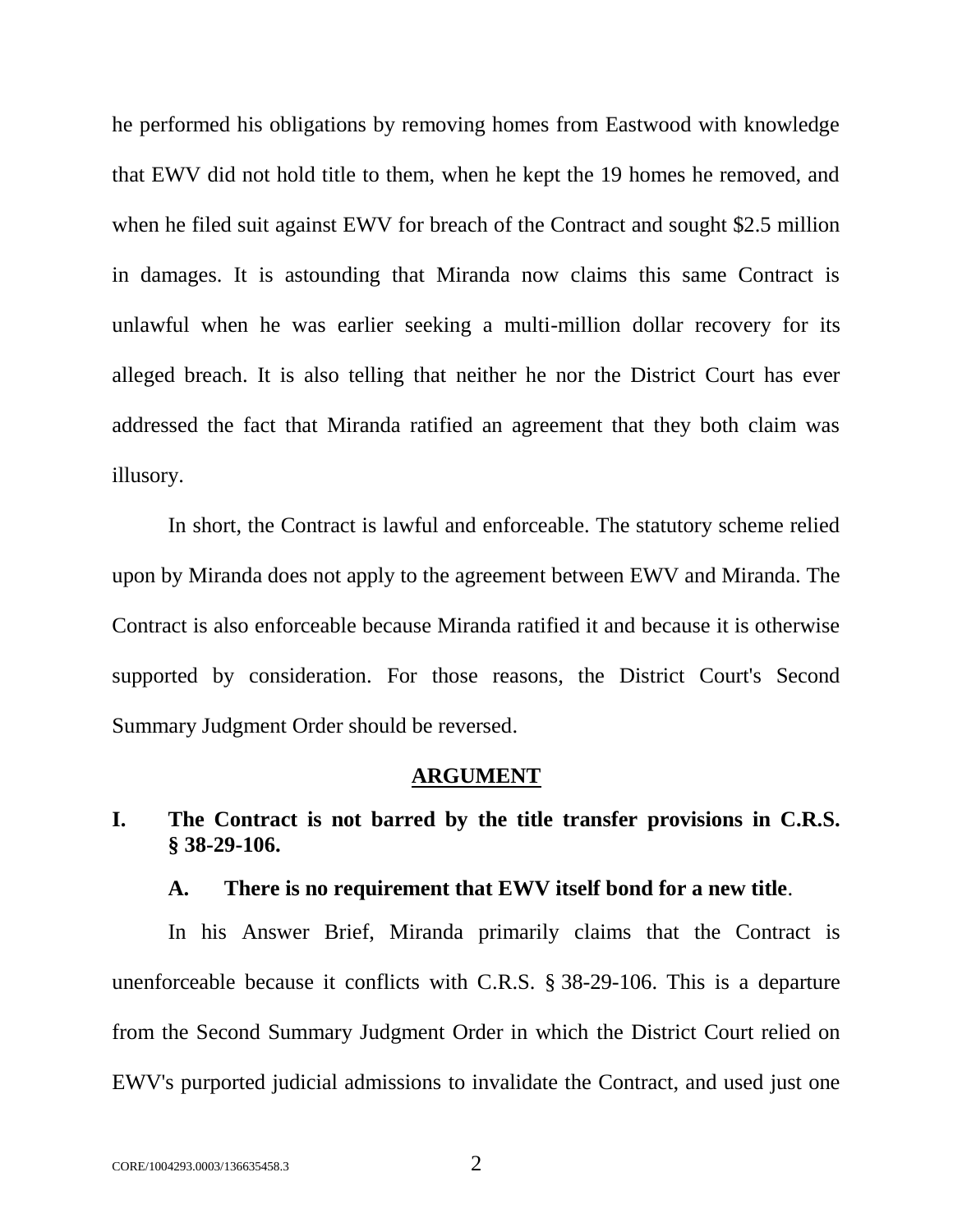paragraph at the end of its analysis to hold, in the alternative, that the Contract violated § 106. Miranda's tactical shift on appeal is an implicit admission that the District Court's primary reasoning in the Second Summary Judgment cannot withstand appeal.

<span id="page-7-0"></span>Regardless, Miranda's statutory argument is wrong. By its plain terms, § 106 only applies to the holder of a certificate of title. Section 106 incorporates the title transfer procedures of C.R.S. § 38-29-112, which requires that "the person in whose name said certificate of title is registered, if he is other than a dealer, ... execute a formal transfer of the home described in the certificate." None of the abandoned manufactured homes at Eastwood were registered in EWV's name. Accordingly, EWV had no obligation to transfer titles to Miranda, and § 106 does not apply to the Contract and cannot serve to invalidate it.

Miranda implicitly acknowledges this fact in his Answer Brief. Instead of claiming that § 106 applies directly to EWV, he contends that EWV "should have" first obtained replacement titles through C.R.S. § 38-29-119 and transferred them to Miranda pursuant to § 106. Answer Brief at 19. Miranda has no support for this proposition. *Id.* Section 119 is a non-mandatory procedure for a party to obtain a replacement title if the circumstances warrant it. Section 119 is not exclusive to landowners and nothing in it prohibits EWV from assigning its right to bond for new titles to Miranda. Rather, Colorado law "favors assignability of rights."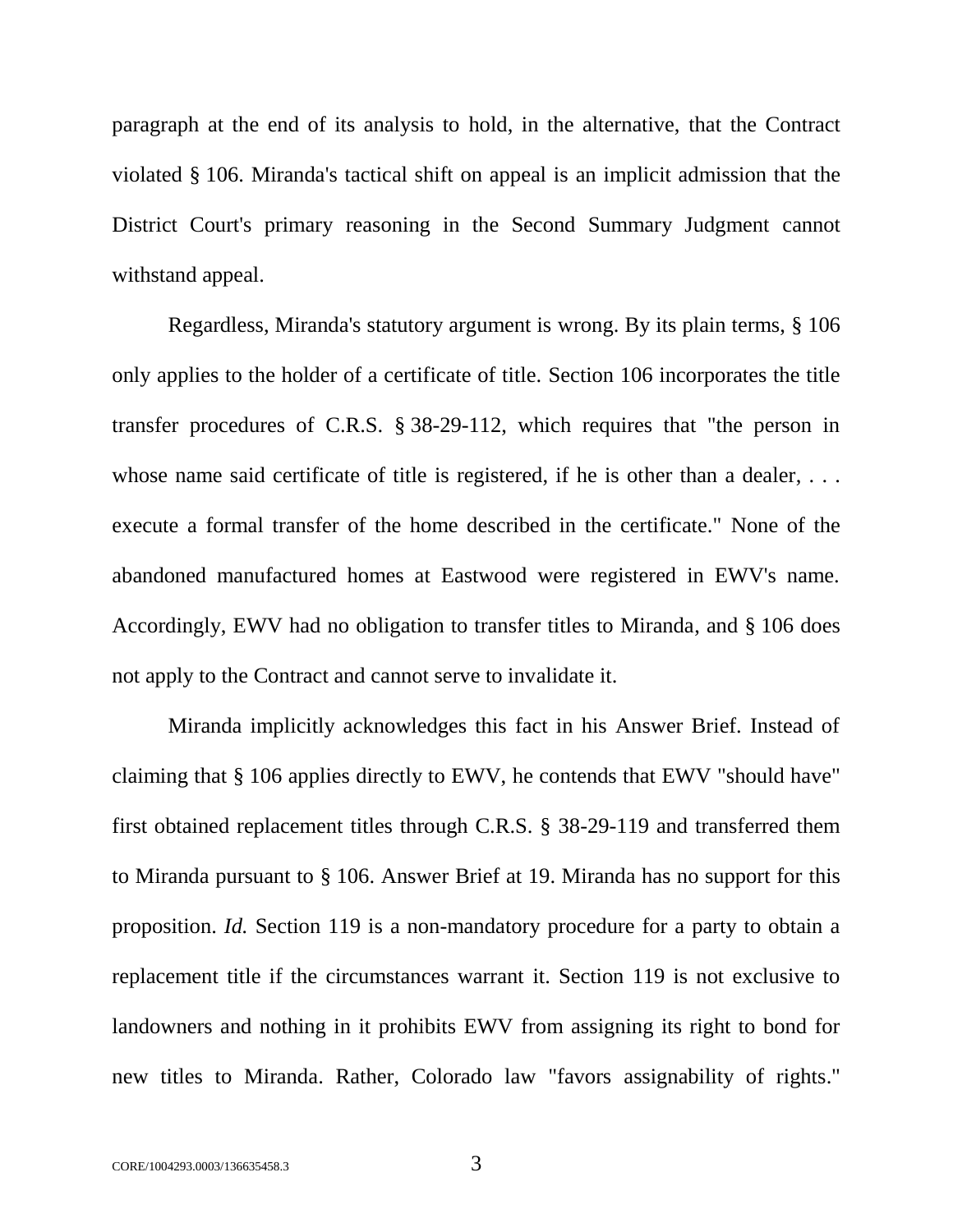<span id="page-8-0"></span>*Roberts v. Holland & Hart*, 857 P.2d 492, 495 (Colo. App. 1993); *Brown v. Gray*, 227 F.3d 1278, 1294 (10th Cir. 2000) ("Colorado generally favors the assignment of rights pursuant to a valid contractual arrangement"). Accordingly, the Contract was a lawful assignment to Miranda of EWV's right to bond for new titles pursuant to § 119.

This is how local governments interpret and enforce these statutory provisions. In unrebutted testimony, Craig Shriver of Riverside Storage and Recycling Center, LLC ("Riverside"), who was the other contractor at Eastwood, stated that he obtains titles to abandoned manufactured homes from county governments even though he is the contractor and assignee of landowners who have asked him to remove abandoned manufactured homes from their properties. R. CF., 3581-82. In addition, the moving permits that Miranda (through his mother, Silvia) obtained from Weld County state that an owner *or its agent* can request a moving permit, which confirms that it is lawful for a party other than the owner to get a permit to remove a manufactured home from Eastwood. *See* R. CF., 2597.

In response, Miranda claims that the Contract was exclusively a "sale" of manufactured homes that is subject to § 106. The plain terms of the Contract negate that argument. In the Contract, EWV agreed to "convey[], release[] and forever quit claim[]" to Miranda its "right, title and interest" in 64 manufactured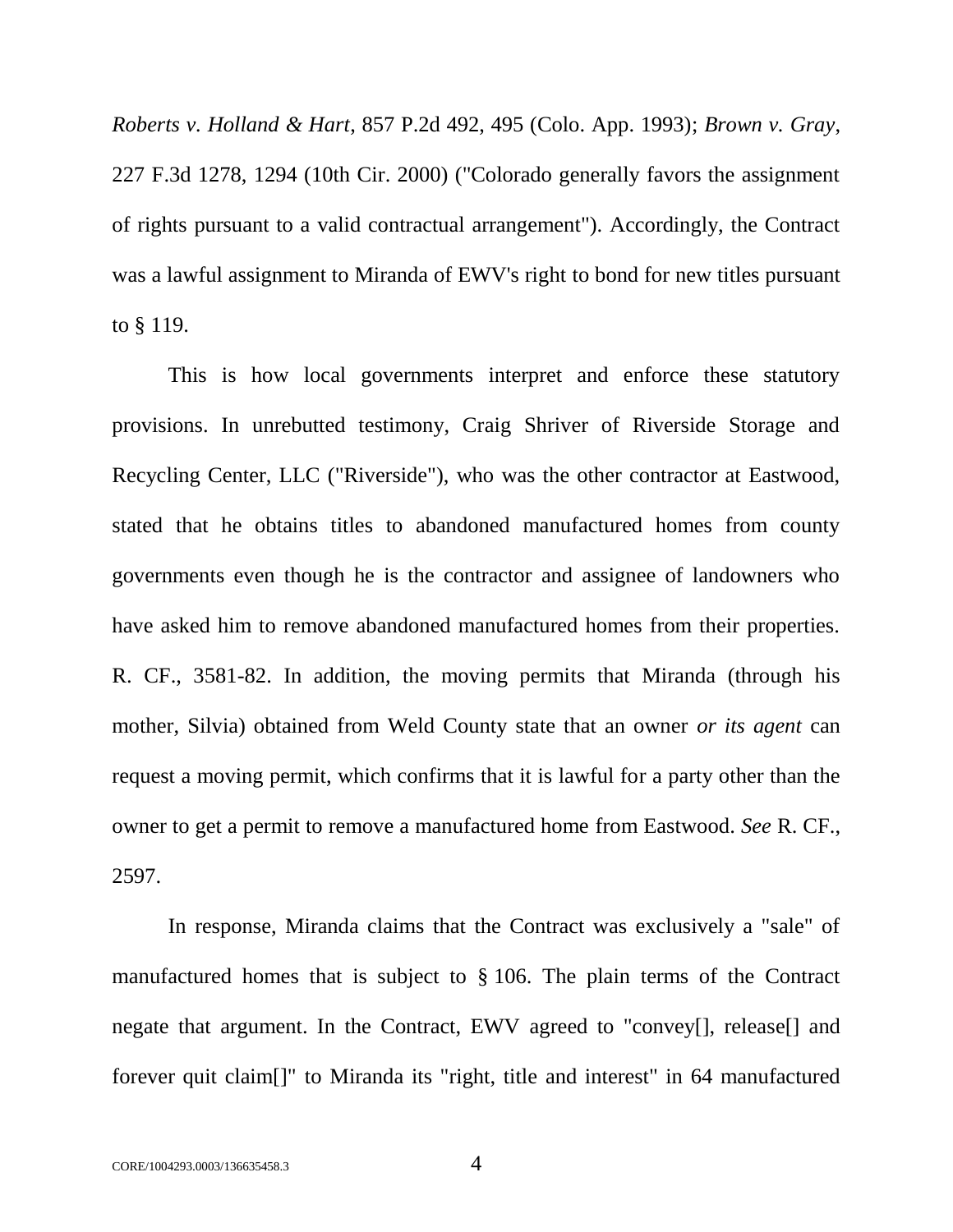homes. R. CF., 3166-67. The Contract stated that EWV's interest in the manufactured homes was being:

SOLD, QUITCLAIMED, CONVEYED, TRANSFERRED AND ASSIGNED TO [MIRANDA] "AS IS" AND "WHERE IS", AND "WITH ALL FAULTS." [EWV] MAKES NO WARRANTY OF TITLE AND [EWV] HEREBY DISCLAIMS ANY AND ALL EXPRESS OR IMPLIED WARRANTIES . . . .

*Id.* (capitalization in original). Miranda acknowledged that he was relying on his

own inspection of the manufactured homes, including the title history:

[Miranda] acknowledges that the list for the [manufactured homes] has been audited and verified by [Miranda]. [Miranda] further acknowledges that [EWV] shall only be required to sell, quitclaim, convey, transfer and assign its interest in the [manufactured homes] to the extent it has such an interest.

<span id="page-9-0"></span>*Id.* A "court should interpret a contract in its entirety with the end in view of seeking to harmonize and to give effect to all provisions so that none will be rendered meaningless." *Copper Mountain, Inc. v. Indus. Sys., Inc.*, 208 P.3d 692, 697 (Colo. 2009) (quotation omitted). Accordingly, the Contract must be construed as a sale of the manufactured homes only to the extent EWV had an ownership interest (which it did not warrant), and as a valid assignment to the extent its interest in the manufactured homes was as the landowner entitled to bond for new titles. For that reason, the Contract complied with Colorado law, which favors the assignment of rights.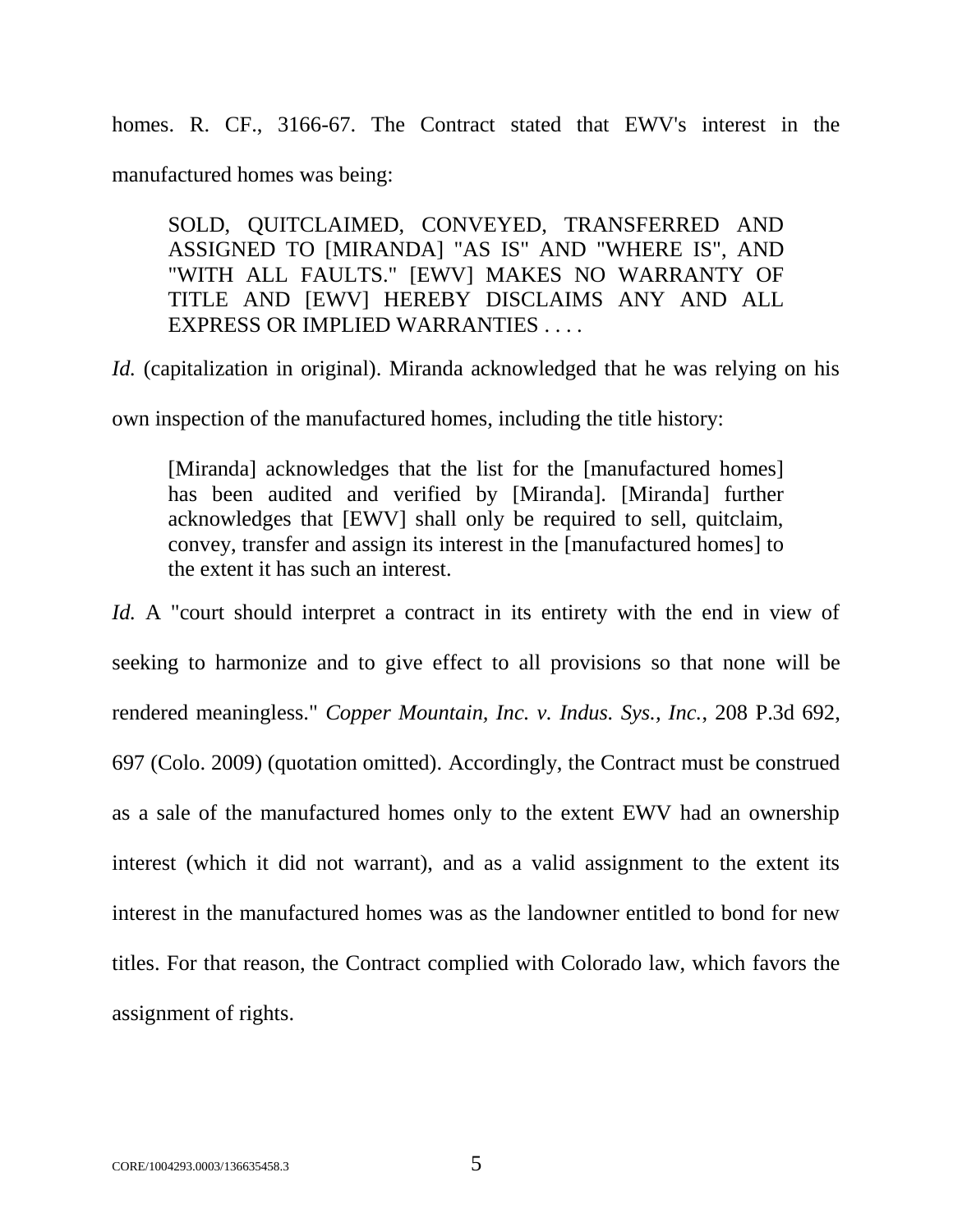Additionally, Miranda and the District Court disregard that EWV gathered and delivered to Miranda titles for 44 of the 63 manufactured homes in the Contract. R. CF., 3511. Indeed, Miranda represented to Weld County that *his mother* was the owner of many manufactured homes subject to the Contract.<sup>1</sup> See, *e.g.,* R. CF., 2595-99. Therefore, even accepting as true Miranda's flawed interpretation of § 106, EWV complied with the statute.

Notably, Miranda offers his interpretation of § 106 without citation to any case law, regulations or testimony from industry experts, government officials or witnesses of any kind. On the other hand, EWV's statutory construction is consistent with Miranda's own testimony, in which he acknowledged that he could begin work at Eastwood the day he signed the Contract. This construction is also consistent with how local governments enforce these statutory provisions. In affidavit testimony that Miranda and the District Court both disregard, Craig Shriver stated that he is *regularly* retained by manufactured home park owners to remove abandoned manufactured homes for which the park owner does not have title. R. CF., 3581-82. Shriver further stated that he is nevertheless able to obtain titles to the manufactured homes from county governments through the bonding procedure in § 119 after he removes the manufactured home from the park owner's

 $\overline{a}$ 

<sup>&</sup>lt;sup>1</sup> For the home with title ending in 942, Miranda received the title, R. CF., 2598-99, and Silvia Miranda is listed as the "owner" in a moving permit application, *id.*, 2597, and a tax assessment payment. *Id*.*,* 2595-96.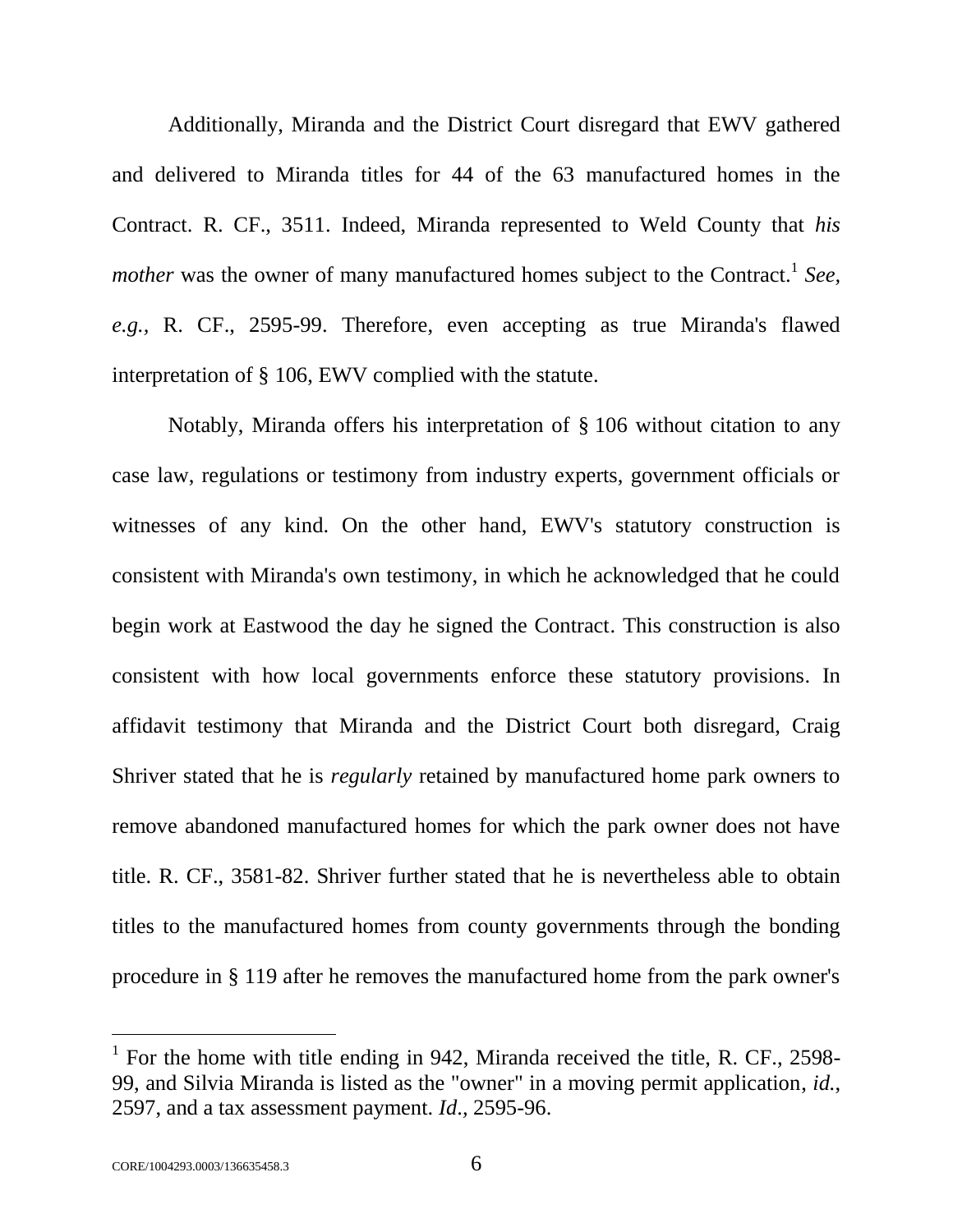property, even though he does not have title to it. *Id.* This is also *precisely what happened* at Eastwood, and confirms that the Contract is in line with how local governments interpret and enforce C.R.S. §§ 38-29-106 and -119.

Not a single law enforcement agency or official has claimed that the removal of homes from Eastwood was unlawful, no former owners of the homes at Eastwood has come forward claiming they were wronged, and Riverside has been able to refurbish and place manufactured homes from Eastwood in other manufactured home parks across the state. Finding that the Contract is unlawful will conflict with how local governments have interpreted and enforced these provisions, and upset long-standing industry practices that no party, public or private, has ever declared was unlawful until the District Court's erroneous Second Summary Judgment Order. The Contract should be enforced as lawful.

### <span id="page-11-1"></span><span id="page-11-0"></span>**B. The City of Evans Municipal Code does not require EWV to retitle the manufactured homes**.

Miranda erroneously claims that the City of Evans Municipal Code (the "Code") required EWV to bond for new titles to the manufactured homes at Eastwood. The Code provides that a manufactured home park owner "shall have one hundred twenty (120) days to obtain title to the home" once it has been abandoned. Code § 18.04.090(C)(3). The only thing this provision requires is that a park owner be given 120 days to attempt to obtain title. It does not require that a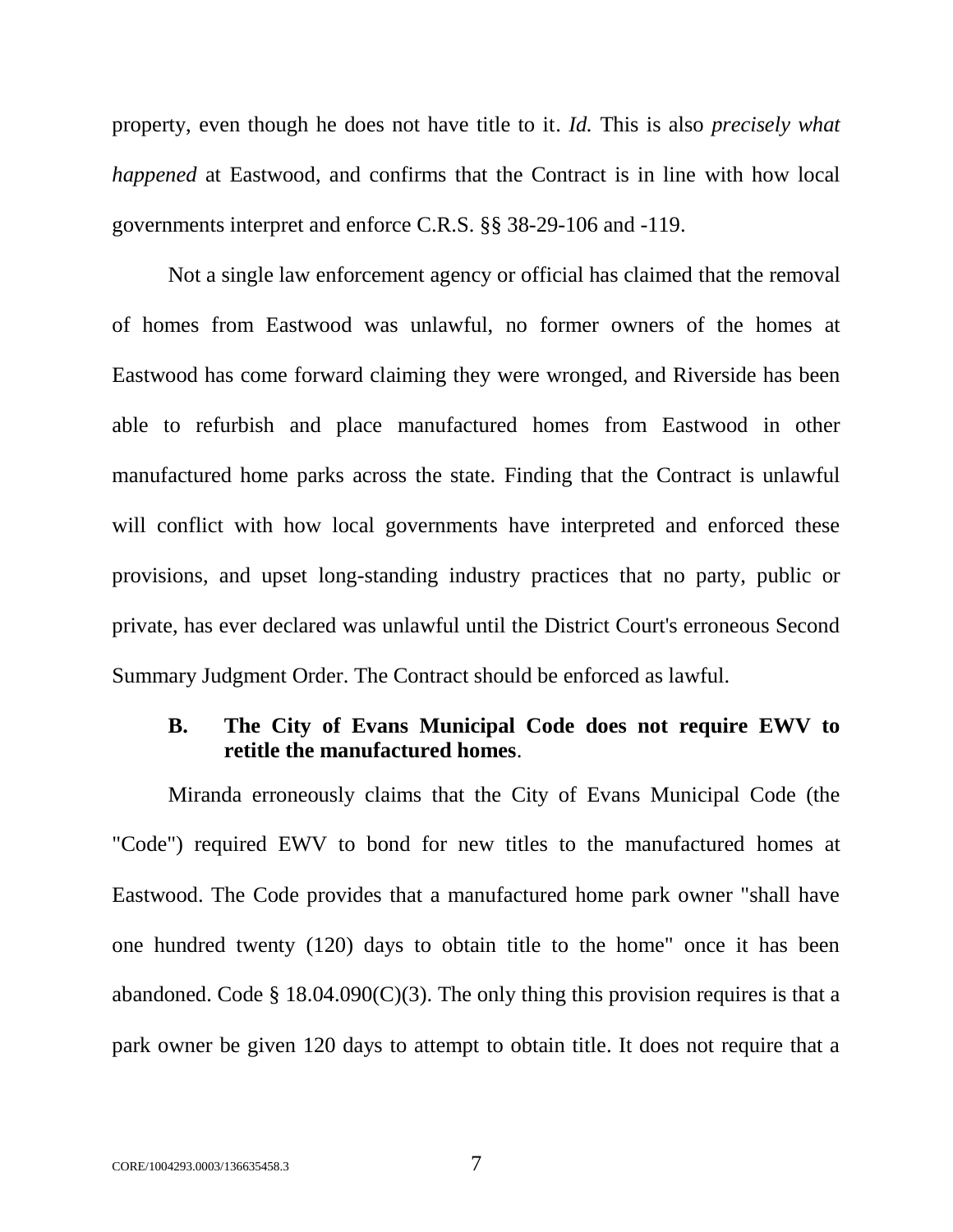park owner actually get the title or bond for it if the original titleholder cannot be found.

<span id="page-12-0"></span>The Code envisions what will happen if the park owner cannot get the title. Once the 120 days pass, the park owner may contract to remove the manufactured home from its property, provided the park owner has made and has proof of "reasonable attempts to obtain title to the home." *Id*. This provision implies that a park owner may not be able to obtain title within 120 days. Why else would proof of "reasonable attempts" be necessary if the park owner were obligated to retitle every abandoned manufactured home on its property? This provision also eliminates Miranda's speculative concern that park owners will "sit on their hands" and wait for the 120 days to pass. To the contrary, every park owner is obligated to show reasonable attempts to obtain the title. EWV made such reasonable attempts to obtain titles. R. CF., 3390.

Moreover, the City of Evans is the entity charged with initially interpreting and enforcing its own Code. And despite being engaged in years of contentious litigation with EWV concerning Eastwood, the City has *never* claimed that EWV was obligated to retitle the abandoned manufactured homes at Eastwood before contracting for their removal. To the contrary, in deposition questioning of Cowan, the City of Evans' attorney agreed with EWV that, after the passage of sufficient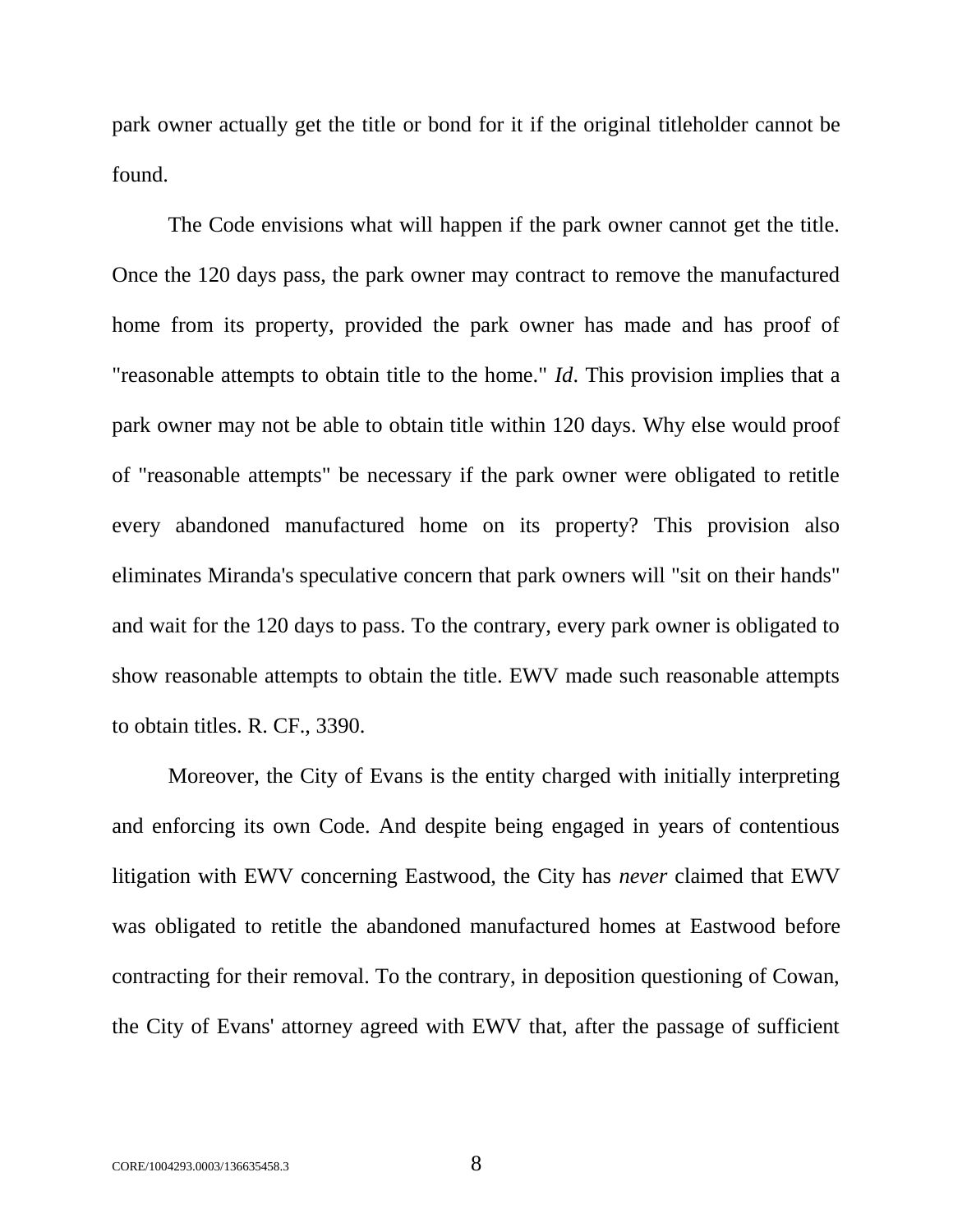time, the manufactured homes could lawfully be removed from Eastwood. *See* R. CF., 3542-43 at 48:23-49:2.

Finally, Miranda takes issue with EWV's calculation of when the manufactured homes were abandoned, asserting that the homes had been abandoned well before the Notice of Violation ("NOV") was issued by the City. Miranda's claim actually supports EWV's position. Even if the manufactured homes at Eastwood had been abandoned by operation of law before April 2014, this still means that it was lawful for Miranda to remove them when he agreed to the Contract on April 24, 2014. Regardless of the abandonment date of the homes, it is undisputed that they had been abandoned by the time Miranda contracted to remove them from Eastwood. This fact is sufficient to find that the Contract was lawful because Weld County could issue permits for their removal. Supp. R., 227 ¶ 11.

## <span id="page-13-0"></span>**II. The Contract was a legal means for removing flood-damaged manufactured homes from Eastwood Village**.

### <span id="page-13-2"></span>**A. Miranda ratified the Contract**.

<span id="page-13-1"></span>Tellingly, neither the District Court in the Second Summary Judgment Order nor Miranda in his Answer Brief address the fact that Miranda ratified the Contract and lost his ability to avoid it. Miranda, with full knowledge that EWV did not have title to each of the manufactured homes at Eastwood, performed. Accordingly, he cannot now seek to avoid the Contract. *See Wark v. Bopp*, 199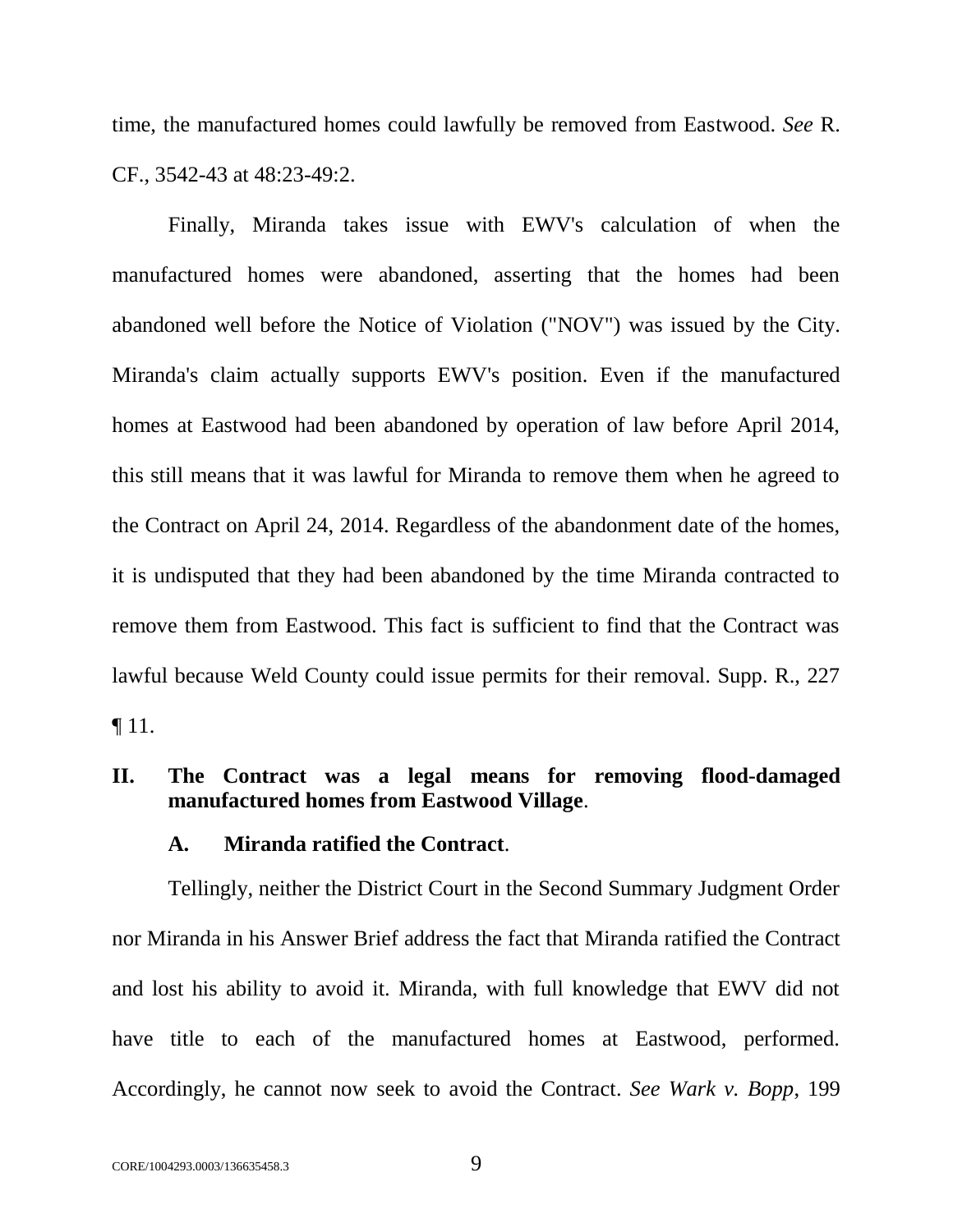<span id="page-14-4"></span>P.2d 892, 894 (Colo. 1948) ("If a party, having the right to rescind a contract, does any act which amounts to an admission of the existence of the contract, he cannot afterwards elect to treat it as void."). He has also retained his benefits under the Contract by keeping the 19 homes he removed. R. CF., 967 at 113:4-8. *See, e.g.*, *Wark*, 199 P.2d at 894 (if party "continue[s] to treat the property as his own, he will be held to have waived the objection, and will be conclusively bound by the contract, as if the mistake or fraud had not occurred"); *Jones v. Dressel*, 623 P.2d 370, 374 (Colo. 1981) (minor affirmed avoidable agreement "by accepting the benefits of the contract"); *Emley v. Tenenbone*, 255 P. 627, 628 (Colo. 1927) (defendant ratified by performing and accepting plaintiff's performance).

<span id="page-14-3"></span><span id="page-14-2"></span><span id="page-14-1"></span><span id="page-14-0"></span>Additionally, Miranda filed suit to enforce the Contract, and he demanded more than \$2.5 million in damages for EWV's alleged breach. R. CF., 27-28, 140, 480, and 968 at 118:11-:15. *See Halm v. Wright*, 168 P. 36, 37–38 (Colo. 1917) (bringing suit for breach of contract is an affirmance of contract); *Gerbaz v. Hulsey*, 288 P.2d 357, 359 (Colo. 1955) (plaintiff "could not affirm and at the same time disaffirm the contract"). The District Court and Miranda do not address any of this evidence of Miranda's ratification because it is inconsistent with their preferred outcome that the Contract be deemed voidable for lack of consideration. However, because Miranda's ratification of the Contract eliminates his power of avoidance,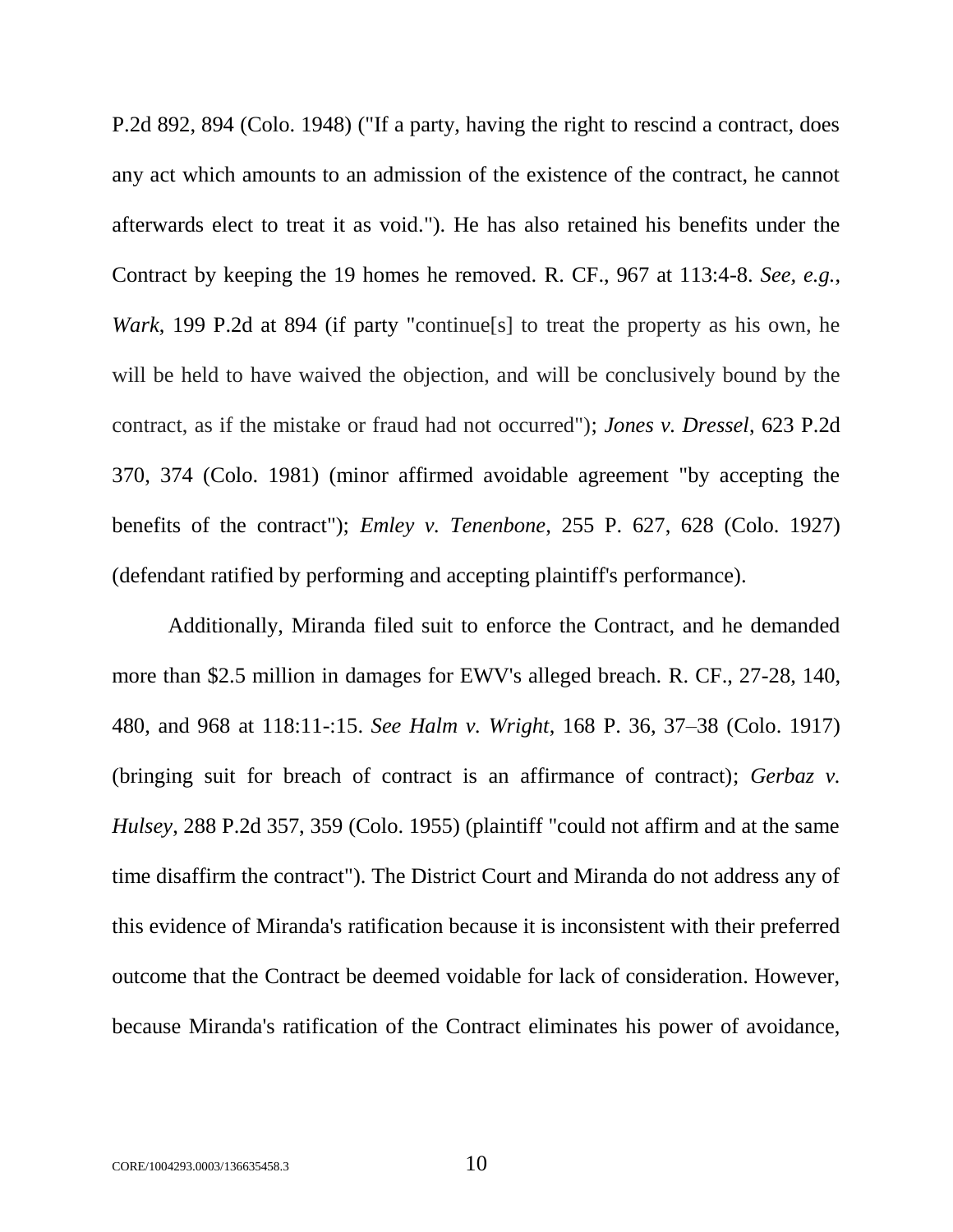or at minimum raises a genuine fact dispute, summary judgment cannot be entered that the Contact is invalid for lack of consideration.

### <span id="page-15-0"></span>**B. The District Court disregarded evidence of consideration when it concluded that the Contract was illusory**.

<span id="page-15-2"></span>In his Answer Brief, Miranda confirms that EWV had the right to bond for new titles pursuant to § 119. Through the Contract, EWV assigned that right to Miranda, which is consideration. Miranda admitted the homes had scrap value, which is consideration. R. CF., 3121 at 72:24-75:7. Miranda remains in possession of 19 manufactured homes, which is consideration. R. CF., 967 at 113:4-8; *Strachan v. Drake*, 158 P. 310, 313 (Colo. 1916) ("Defendant accepted benefits under the contract, and he is therefore not in [a] position to say that it lacked consideration."). Moreover, as Riverside has proven, those homes can be refurbished and placed in other manufactured home parks. R. CF., 3582 ¶ 7. This evidence proves the Contract had adequate consideration as a matter of law.

<span id="page-15-1"></span>At a minimum, whether a contract is supported by adequate consideration is a fact question. *Grant v. Oten*, 626 P.2d 764, 766 (Colo. App. 1981) (signed agreement is presumed to have adequate consideration, and if evidence of no consideration is presented, consideration becomes "a question of fact for the trier of fact"). The District Court erred in entering summary judgment because it disregarded the evidence of consideration outlined above, which raises a genuine fact dispute for trial.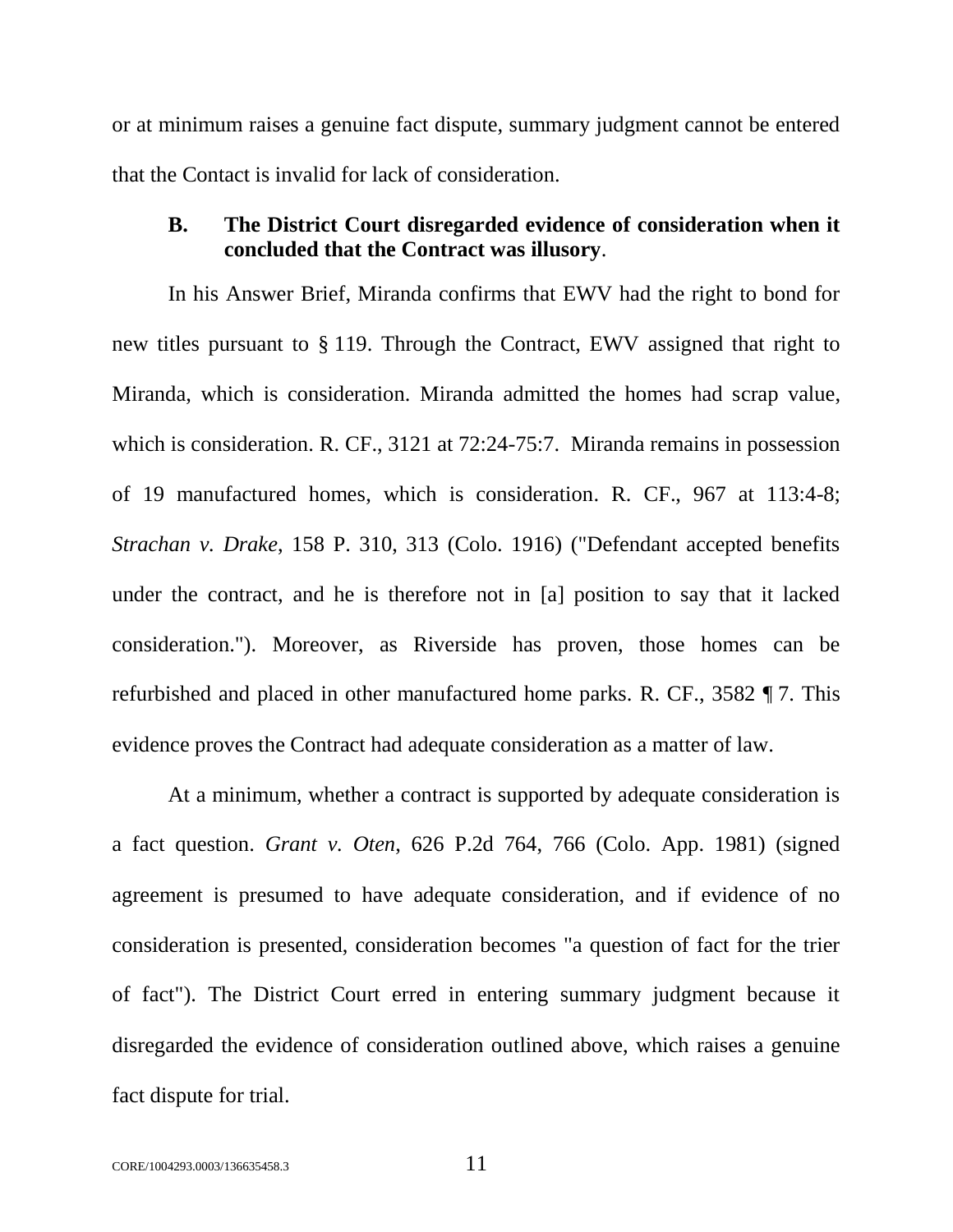### **C. Miranda admitted that EWV had obligations under the Contract**.

<span id="page-16-0"></span>The District Court erred in finding that EWV had no obligations under the Contract. By assigning its interest in the homes to Miranda, EWV could not later claim that it (and not Miranda) had the right to possess the homes or bond for new titles. Moreover, by brining suit against EWV for breach of contract (and seeking \$2.5 million in damages) Miranda admitted that EWV had legally enforceable obligations under the Contract.

<span id="page-16-2"></span><span id="page-16-1"></span>Second, the Contract is valid notwithstanding EWV's disclaimer of warranties, including warranty of title. Quitclaims are valid conveyances of a grantor's present interest, whatever it may be. *Premier Bank v. Bd. of Cty. Comm'rs of Cty. of Bent*, 214 P.3d 574, 578 (Colo. App. 2009) ("[Q]uitclaim conveys whatever interest the grantor has in the property, if any at all") (quoting 1 W. Carpenter, Colorado Real Estate Practice § 3.2, at 301 (2008)). Disclaiming warranties of title or of fitness for a particular purpose does not render the Contract invalid. *See, e.g., Tuttle v. Burrows*, 852 P.2d 1314, 1316 (Colo. App. 1992) ("[A] quitclaim deed does not represent that a grantor possesses any interest at all . . . ."). Accordingly, the Contract is valid and is not illusory even if EWV did not hold title to all the homes at the time the Contract was executed.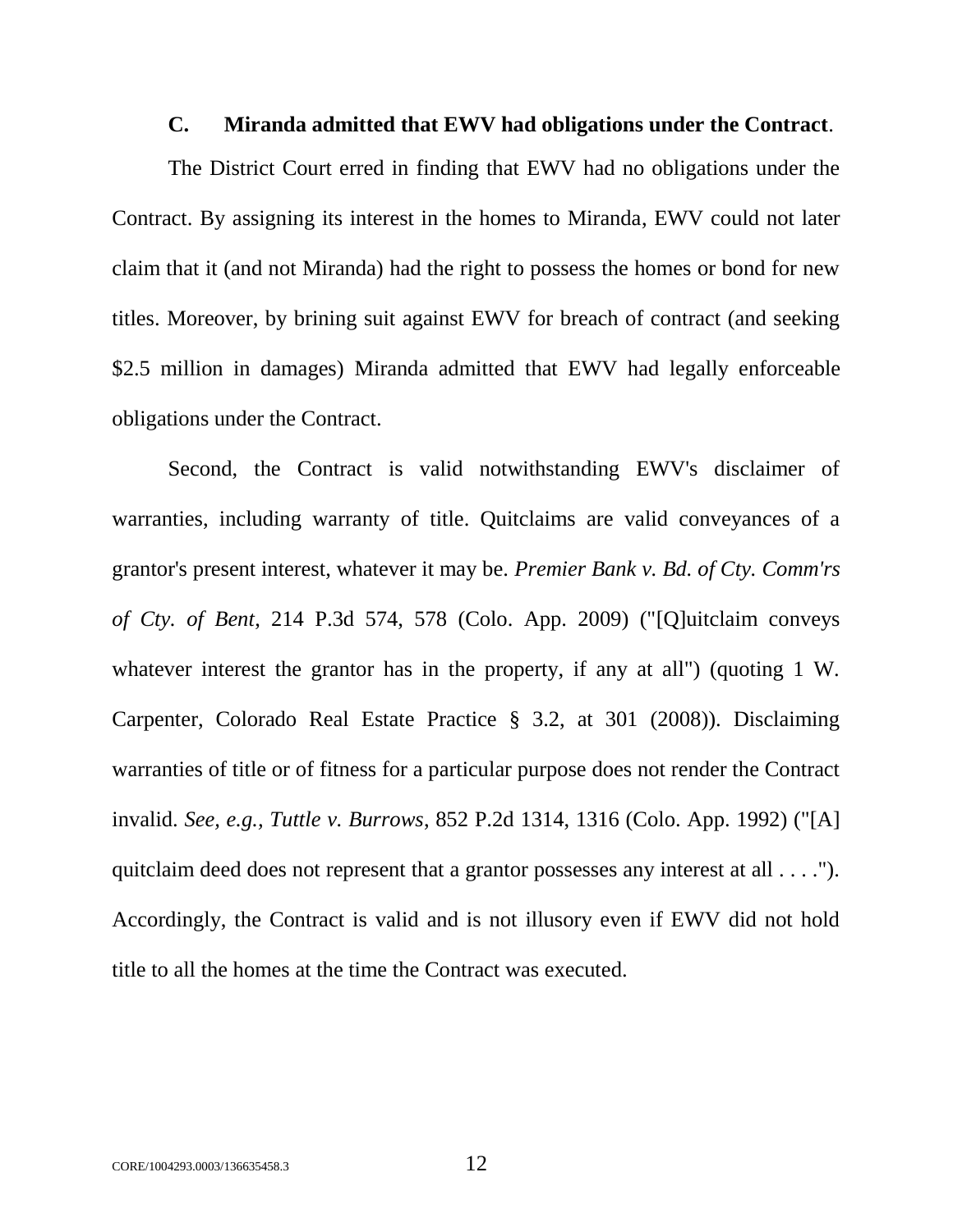<span id="page-17-0"></span>**III. The District Court erred by failing to consider evidence that it was lawful to remove manufactured homes from Eastwood Village**.

In entering summary judgment, the District Court erroneously disregarded numerous material facts showing that it was lawful for Miranda to remove manufactured homes from Eastwood when the Contract was signed:

- Miranda obtained valid moving permits from Weld County to remove 19 manufactured homes from Eastwood, including at least one without a title. R. CF., 3566 (Response to Interrogatory No. 9); 1969-2230; 3511 (showing that Miranda removed home at lot 146 in Eastwood, which did not have title).
- Miranda remains in possession of the 19 homes he removed. R. CF., 967 at 113:4-8.
- There is no evidence of any former owners of any of the homes in Eastwood raising any issue with their removal from Eastwood.
- The other contractor at Eastwood, Riverside, also removed each of its manufactured homes from Eastwood, including many without titles. R. CF., p. 3506 at 106:1-:3, 3505 at 104:16-:20; R. CF., 3582 ¶ 5. Riverside was able to get moving permits from Weld County for each of the homes it removed, including homes for which it did not have certificates of title. R. CF.,  $3582 \text{ } \text{\ensuremath{\mathsf{I}}}\text{\ensuremath{\mathsf{I}}}$  4.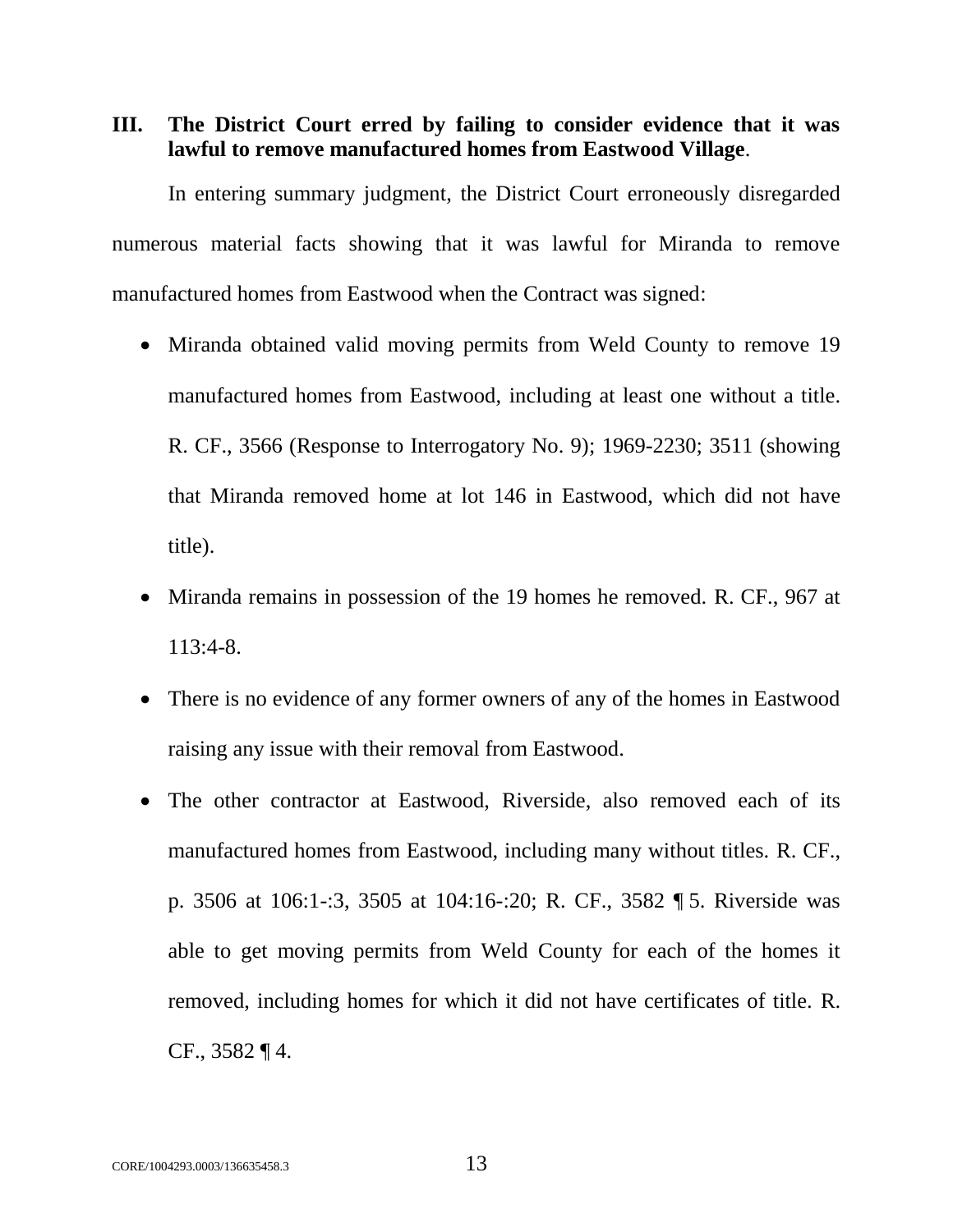- City of Evans officials toured Eastwood frequently and raised no issues about the legality of removing the homes. R. CF., 3506 at 106:10-107:2. Indeed, in moving for partial summary judgment in *EWV I*, the City of Evans ("City") took the explicit position that the homes *could be* removed from Eastwood. R. CF., 3542-43 at 48:23-49:2.
- Indeed, no government authority, entity or official has ever claimed that it was unlawful for Miranda to remove homes from Eastwood—until the District Court entered its summary judgment order invalidating the Contract.
- Shriver testified that he is "regularly contracted" to remove abandoned manufactured homes, including "hundreds of homes without titles." R. CF., 3582 ¶ 5; R. CF., 3507 at 111:8-112:7.
- At least four homes Riverside removed have been refurbished and are currently being used as residences. R. CF., 3582 ¶ 7.

These undisputed facts prove that it was lawful for Miranda to remove manufactured homes from Eastwood and to refurbish and use them, and the District Court erred by disregarding them in entering summary judgment against EWV.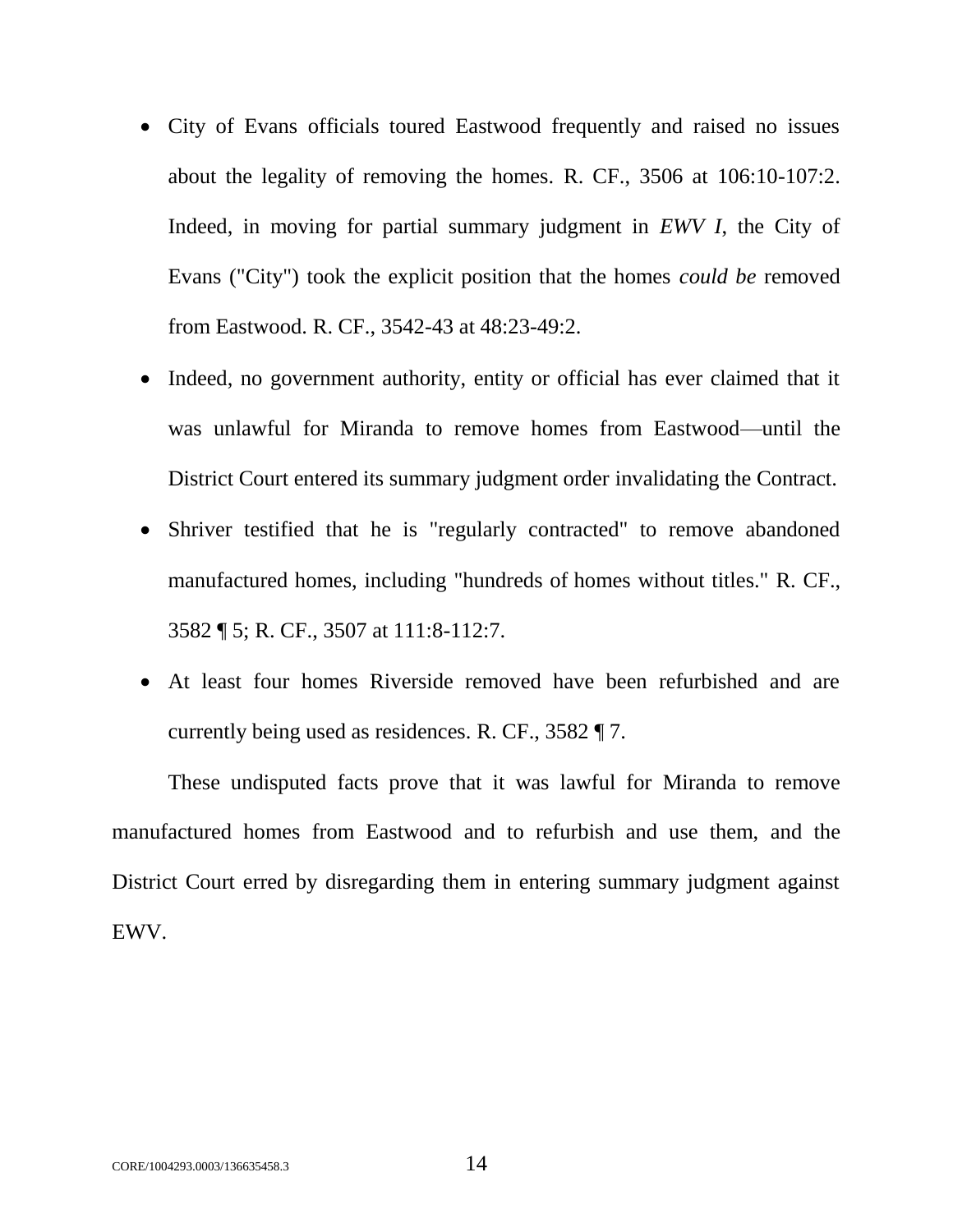## <span id="page-19-0"></span>**IV. The District Court erred in concluding that EWV judicially admitted it was unlawful to remove homes from Eastwood**.

#### **A. EWV cannot judicially admit propositions of law**.

<span id="page-19-1"></span>Disregarding the material facts outlined above, the District Court concluded that the Contract had an "illegal purpose" based solely on a purported judicial admission by EWV "that none of the homes could be removed—including by Miranda—when the agreement was formed." R. CF., 3669.

<span id="page-19-3"></span><span id="page-19-2"></span>This finding must be reversed because a party cannot judicially admit a proposition of law. *Miller v. Brannon*, 207 P.3d 923, 929 (Colo. App. 2009); *Guidry v. Sheet Metal Workers Int'l Ass'n, Local No. 9*, 10 F.3d 700, 716 (10th Cir. 1993), *abrogated in part on other grounds on reh'g,* 39 F.3d 1078 (1994). In his Answer Brief, Miranda does not dispute this principle. Rather, he makes the conclusory claim that EWV's purported admissions "were indeed facts." Answer Brief at 31-32. This unsupported assertion cannot stand. In the District Court's own words, EWV purportedly admitted that the "mobile homes *could not legally be removed*." R. CF., 3674 (emphasis added). Whether an act can be done "legally" is by definition a legal conclusion, and EWV cannot render an act unlawful through sheer proclamation.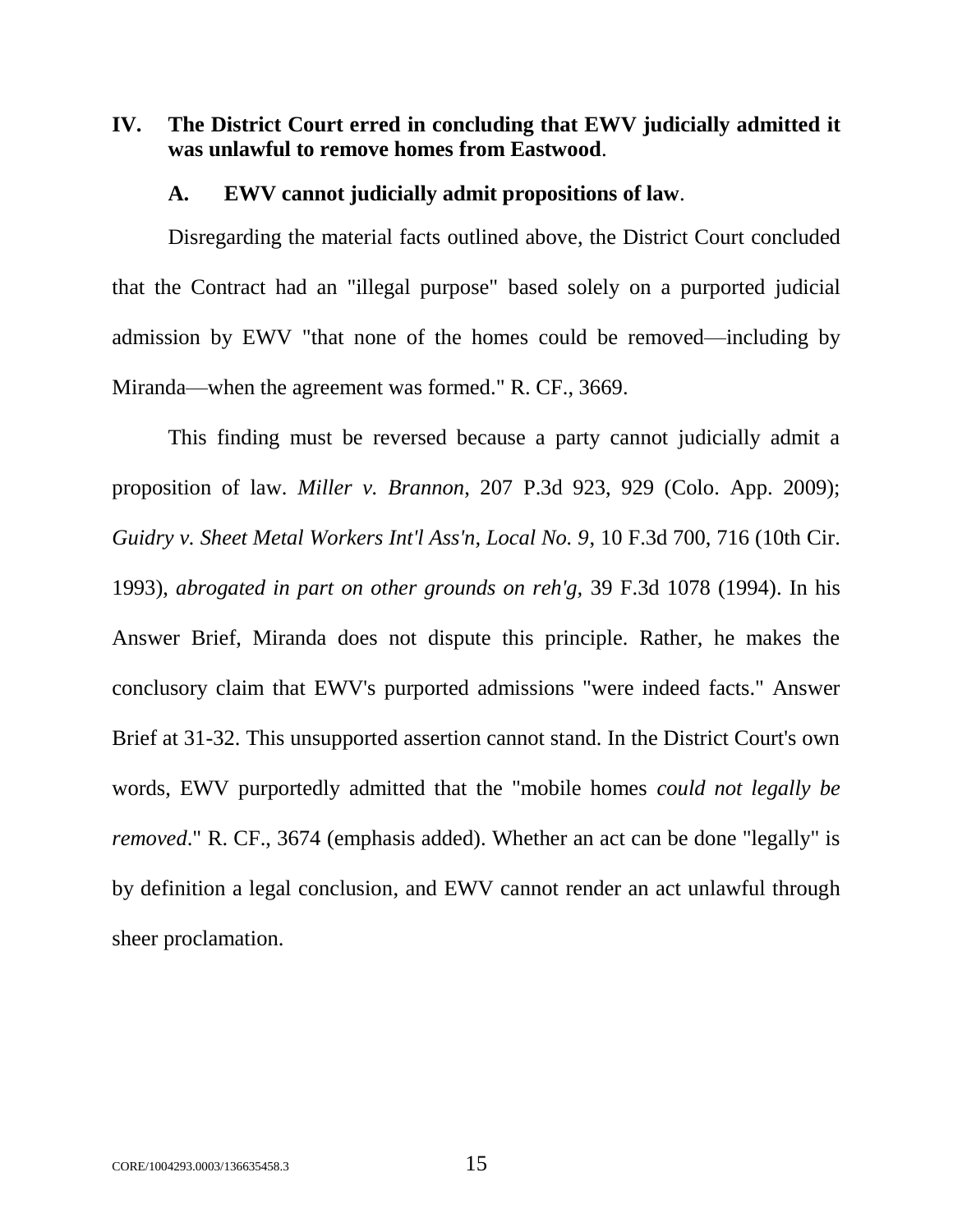### <span id="page-20-1"></span><span id="page-20-0"></span>**B. The District Court erred in its interpretation of EWV's prior statements and by failing to give EWV the benefit of every reasonable inference regarding its prior statements**.

"Summary judgment is appropriate only in the clearest of cases, where no doubt exists concerning any material fact." *Bauer v. Sw. Denver Mental Health Ctr., Inc.*, 701 P.2d 114, 117 (Colo. App. 1985). It may be entered only when all admissible evidence "clearly disclose[s] that there is no genuine issue as to any material fact, with any doubts being resolved in favor of the non-moving party." *Id*.

The District Court erred by disregarding evidence, and failing to view that evidence in the light most favorable to EWV, when it concluded that EWV admitted it was unlawful to remove homes from Eastwood. In *EWV I*, Cowan submitted an affidavit (the "Cowan Affidavit") stating that EWV "**was** prohibited by law from removing homes to which it did not have title." Supp. R. CF, p. 227 ¶ 6 (emphasis added). But, "N**ow** that so much time has passed since the destruction and abandonment of the manufactured homes at Eastwood Village, Weld County is legally empowered to issue destruction permits for manufactured homes." *Id.* ¶ 11 (emphasis added). "EWV and the parties removing the manufactured homes are now requesting the necessary permits from Weld County." *Id*. These statements make clear that lack of title was no longer a barrier to removal. The only thing needed to remove the homes was a permit.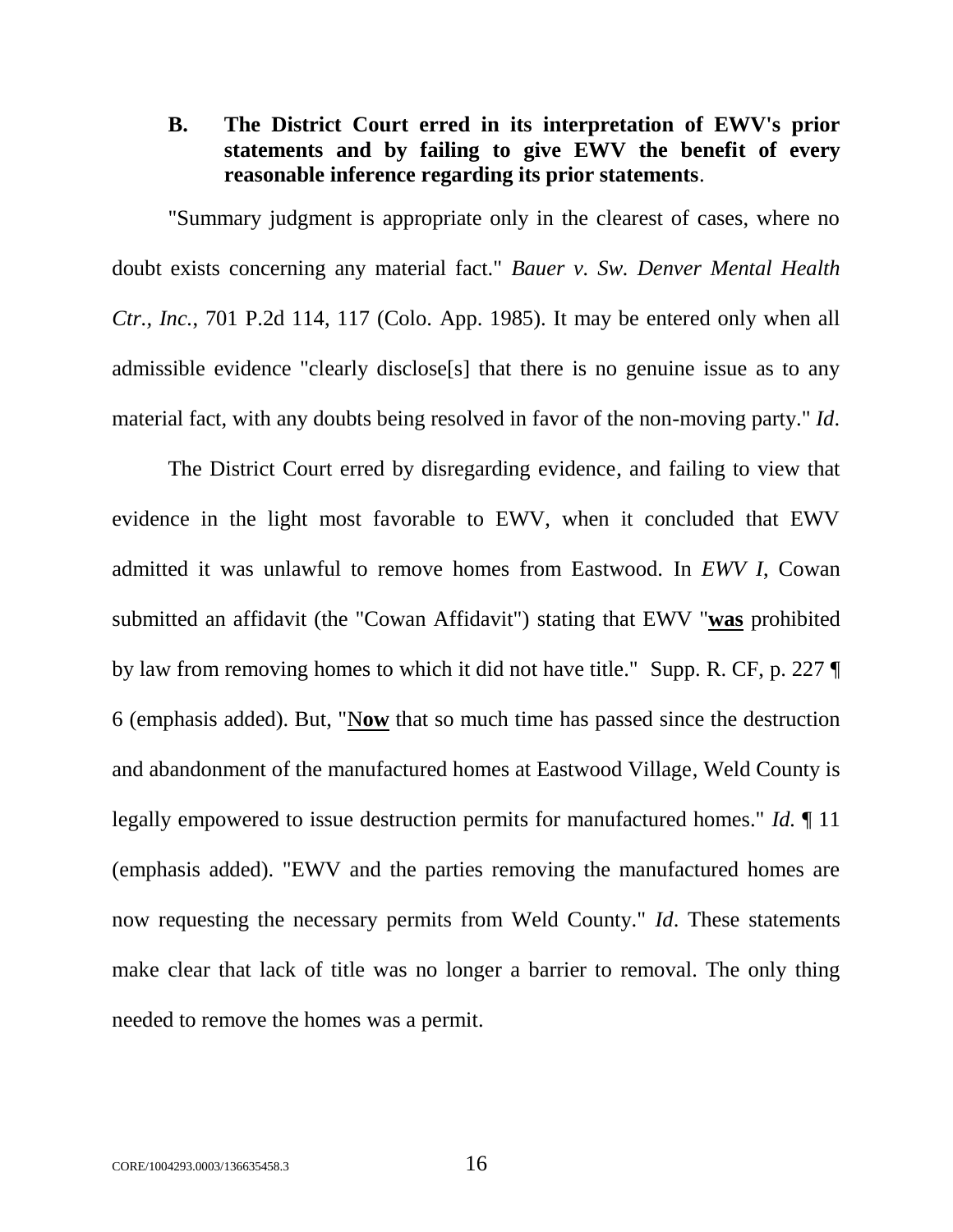The District Court misconstrued these statements and failed to consider them in the proceedings below. Indeed, in its Second Summary Judgment Order, the District Court did not even recognize the existence of Paragraph 11 of the Cowan Affidavit. Because the District Court failed to consider all material evidence, and failed to view the evidence in the light most favorable to EWV, summary judgment must be reversed.

Moreover, the City's motion for partial summary judgment was a *backwards looking* motion. The City alleged that EWV "refused" to do anything to clean up the homes at Eastwood. Supp. R. CF., 109. EWV explained why it had not removed the homes sooner, and what it was doing now that the homes were deemed abandoned and *could be removed*. The exact dates these events occurred were not at issue. That is why EWV did not spell them out with precision. To the extent EWV's prior pleadings were inelegantly or ambiguously drafted, on summary judgment they must construed in EWV's favor. *Bauer*, 701 P.2d at 117.

<span id="page-21-0"></span>Miranda perpetuates the District Court's false narrative by noting that EWV's prior pleadings were filed a month after the Contract was signed, implying that the Contract was not lawful when executed. Answer Brief at 36-37. However, an agreement is not void simply because an action called for in the contract cannot be performed until permits are obtained. There are myriad agreements—like construction projects—where parties agree to a contract even before permits are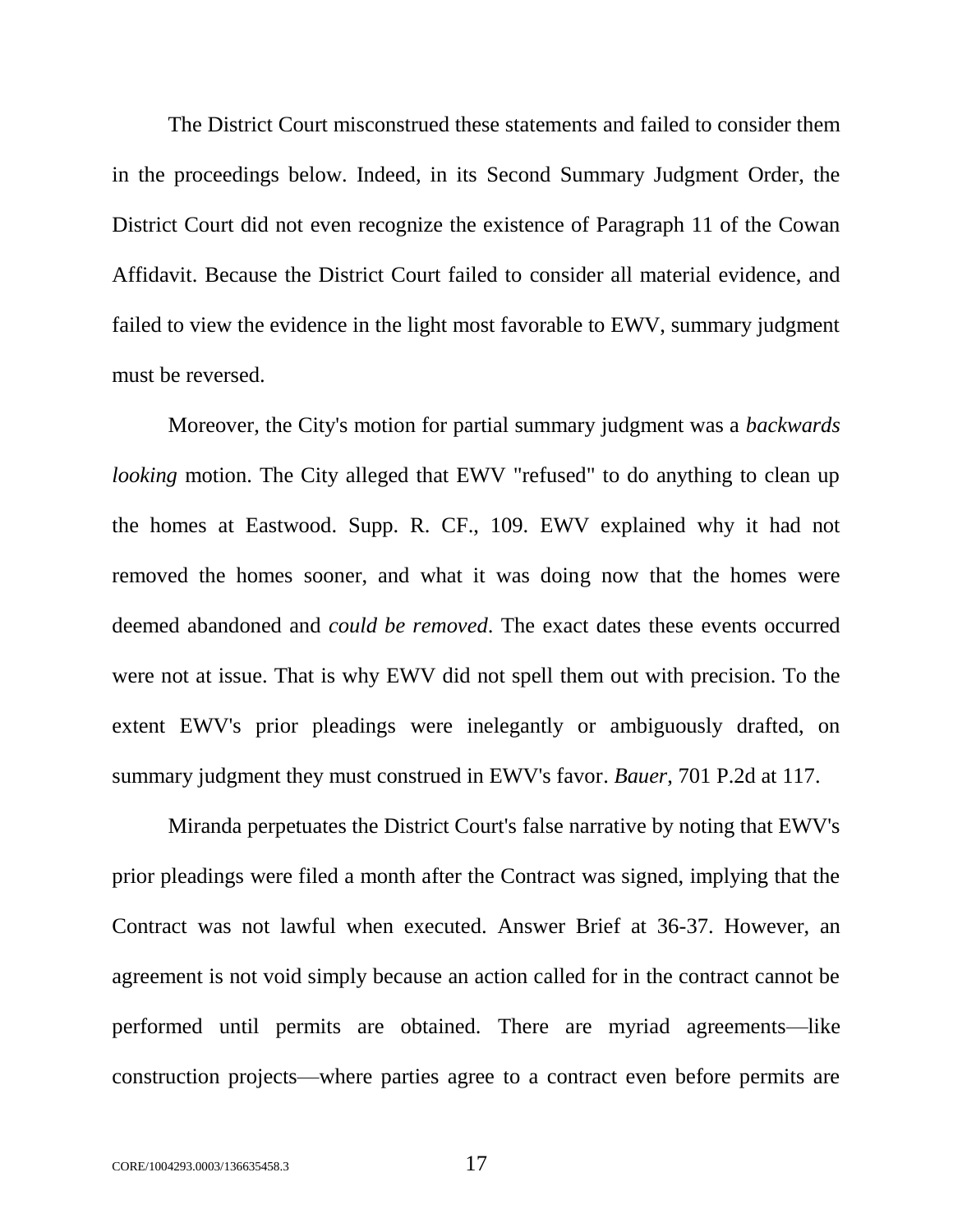obtained. Moreover, Miranda got every permit he requested. As a result, it was lawful for Miranda to perform the Contract.

In his Answer Brief, Miranda also inaccurately claims that the homes at Eastwood had to be destroyed and could not be removed or resold. Answer Brief at 11. That is simply false. While it is ultimately irrelevant how Miranda used the homes once he removed them from Eastwood—Miranda accepted the manufactured homes "as is" and "with all faults"—his claim is another example of a legal argument at odds with the facts. *See* R. CF., 3166-67 (the Contract). The City never issued an order condemning the manufactured homes. It merely ordered their "removal" from Eastwood. R. CF., 3322-23 (City correspondence to EWV stating "we are now considering the homes to be debris that will have to be removed" but "we have not issued any orders for demolition through the building code"). Riverside refurbished at least four of the homes it removed from Eastwood and a neighboring manufactured home park, and has placed them in the Friendly Village of the Rockies and Redwood Estates mobile home parks. R. CF., 3582 ¶ 7.

The bottom line is that the Contract was a fair and lawful deal. EWV had to remove the manufactured homes from Eastwood. It could have kept the homes for itself because they had been abandoned. EWV chose not to. Instead, it gave its right, title and interest in the homes to parties who were willing to remove them. What the parties did with the homes after they removed them was at their own risk.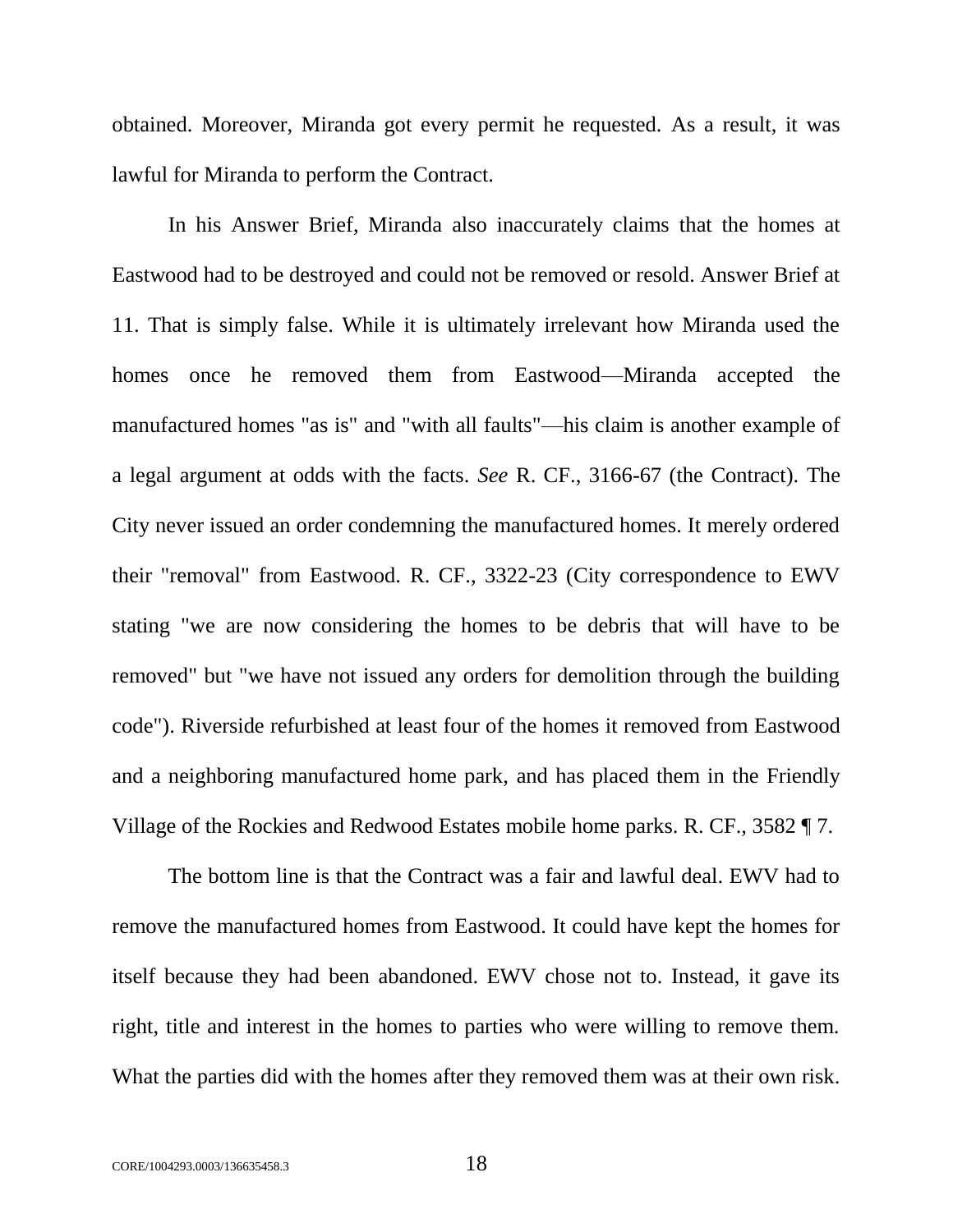Miranda freely agreed to that deal.<sup>2</sup> He did so because he believed there was potential profit from refurbishing and selling the homes. R. CF., 951 at 51:22-52:8. EWV did not, in the District Court's derisive characterization, "shift[] the burden to remove the mobile homes to Miranda." R. CF., 3678 at 16. Instead, the Contract lawfully allocated the risks and opportunities between the parties. Under Colorado law, it is not for the District Court to decide whether it was wise for Miranda to enter into this agreement in hindsight. *Bush v. Koll*, 29 P. 919, 920 (Colo. App. 1892) (holding that "[c]ourts of law must allow parties to make their own contracts" and, therefore, the question of whether the contract is wise or unwise is "ordinarily an immaterial inquiry").

# <span id="page-23-1"></span><span id="page-23-0"></span>**V. Genuine disputes of material fact preclude summary judgment on Miranda's claim of judicial estoppel**.

Summary judgment cannot be entered on Miranda's claim of judicial estoppel because there is insufficient evidence to prove each element of judicial estoppel, and there are genuine disputes of material fact regarding the evidence that is in the record on each of these elements.

l

<sup>&</sup>lt;sup>2</sup> Miranda and his mother, who is a purported expert in refurbishing manufactured homes, toured Eastwood and the homes he agreed to remove before he signed the Contract. R. CF., 944 at 22:8-24:24. He and his mother personally selected the 64 homes they wanted to remove. *Id.* at 22:18-:19. Miranda did not agree to remove some homes that were abandoned in Eastwood because of their condition. *Id.* at  $23:15-24:1$ .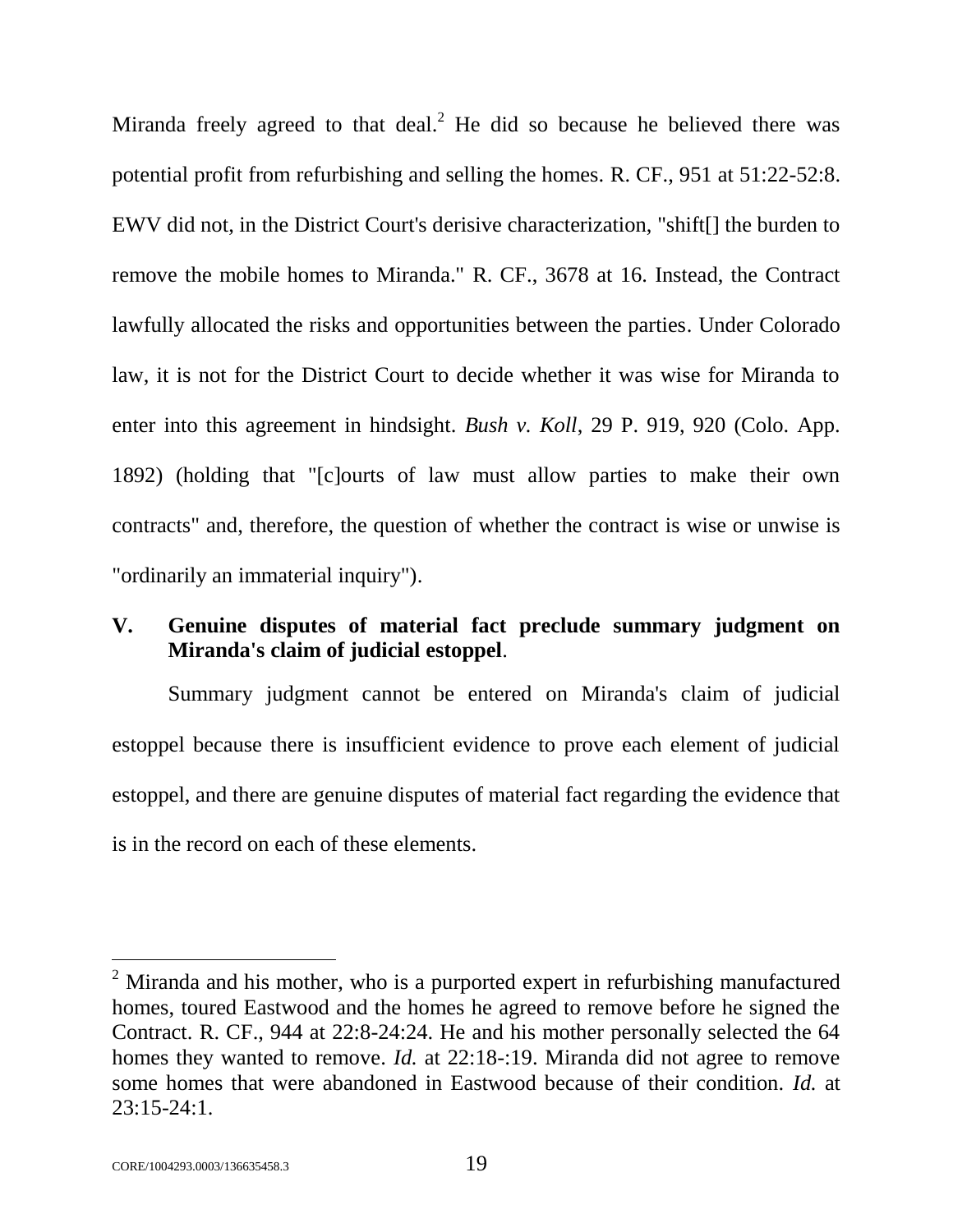#### <span id="page-24-1"></span>**A. EWV's positions are consistent**.

<span id="page-24-0"></span>For judicial estoppel to apply, EWV's positions must be "totally inconsistent-that is, the truth of one position must necessarily preclude the truth of the other." *Estate of Burford v. Burford*, 935 P.2d 943, 948 (Colo. 1997). EWV maintained consistent positions in *EWV I* and the proceedings below as a matter of law.

EWV has consistently maintained that it needed title to the manufactured homes to remove them from Eastwood until the home had been deemed abandoned. Cowan (but not EWV) held title to some of the manufactured homes at Eastwood. But he did so only as the mortgagee. R. CF., 3392-3499 (partial copies of sales contracts). Cowan had lent money to the tenants/mortgagees of the homes to purchase the homes and held title as security for the tenants' promises to repay. *Id*. Cowan held the good faith belief that because he was a mortgagee he could not exercise dominion or control over the homes until they had been abandoned. R. CF., 3542 at 48:23–49:4, 3546 at 107:1-:7.

EWV sought to speed up the abandonment process by obtaining abandonment permits from the City of Evans, but was denied. Supp. R., 227 ¶ 9. Accordingly, EWV waited until the 120-day abandonment period passed after the City issued the NOV, at which time it entered into contracts to have the homes removed. R. CF., 3542 at 48:23–49:4; 3546 at 106:21–107:18; 3261 at 100:1-:15.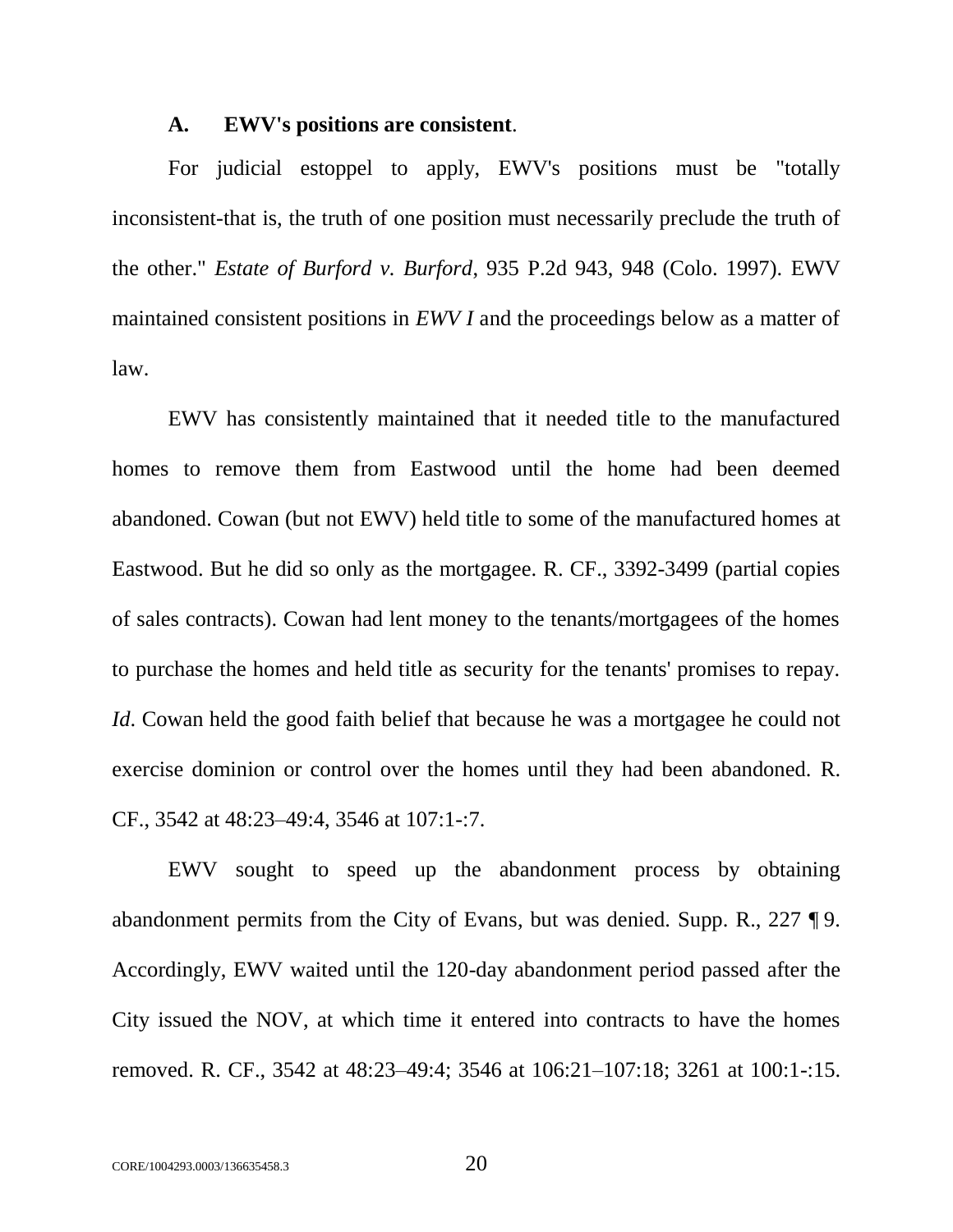EWV stated that the homes could be removed simply by obtaining a moving permit from Weld County. Supp. R., 227 ¶ 11. This position is consistent with EWV's claims in the proceedings below, in which EWV contends that Miranda could (and did) remove manufactured homes from Eastwood by requesting permits from Weld County.

In the Summary Judgment Order, the District Court failed to acknowledge EWV's position that the homes could now be removed because they had been abandoned. The District Court also disregarded evidence of consistency in EWV's positions. Cowan testified consistently that the manufactured homes could be removed *after sufficient time passed*. R. CF., 3261 at 100:1-:15 (testifying that "homes had been abandoned" and "EWV has the right to get them off the property" because of the "[t]ime frame" after the flood"). The City Attorney agreed with EWV's position in deposition questioning of Cowan. R. CF., 3542-43 at 48:23- 49:4. This evidence raises a fact dispute regarding the consistency of EWV's position, and it was error for the District Court to disregard it.

<span id="page-25-0"></span>Miranda is incorrect that EWV's counsel allowed the Court to be misled. Rule of Professional Conduct 3.3 does not apply here because EWV did not make a misleading or false statement of law or fact to the District Court. Rather, the Court erred in misconstruing EWV's truthful statements and legal assertions. There is no requirement that prevailing parties file additional motions simply to ensure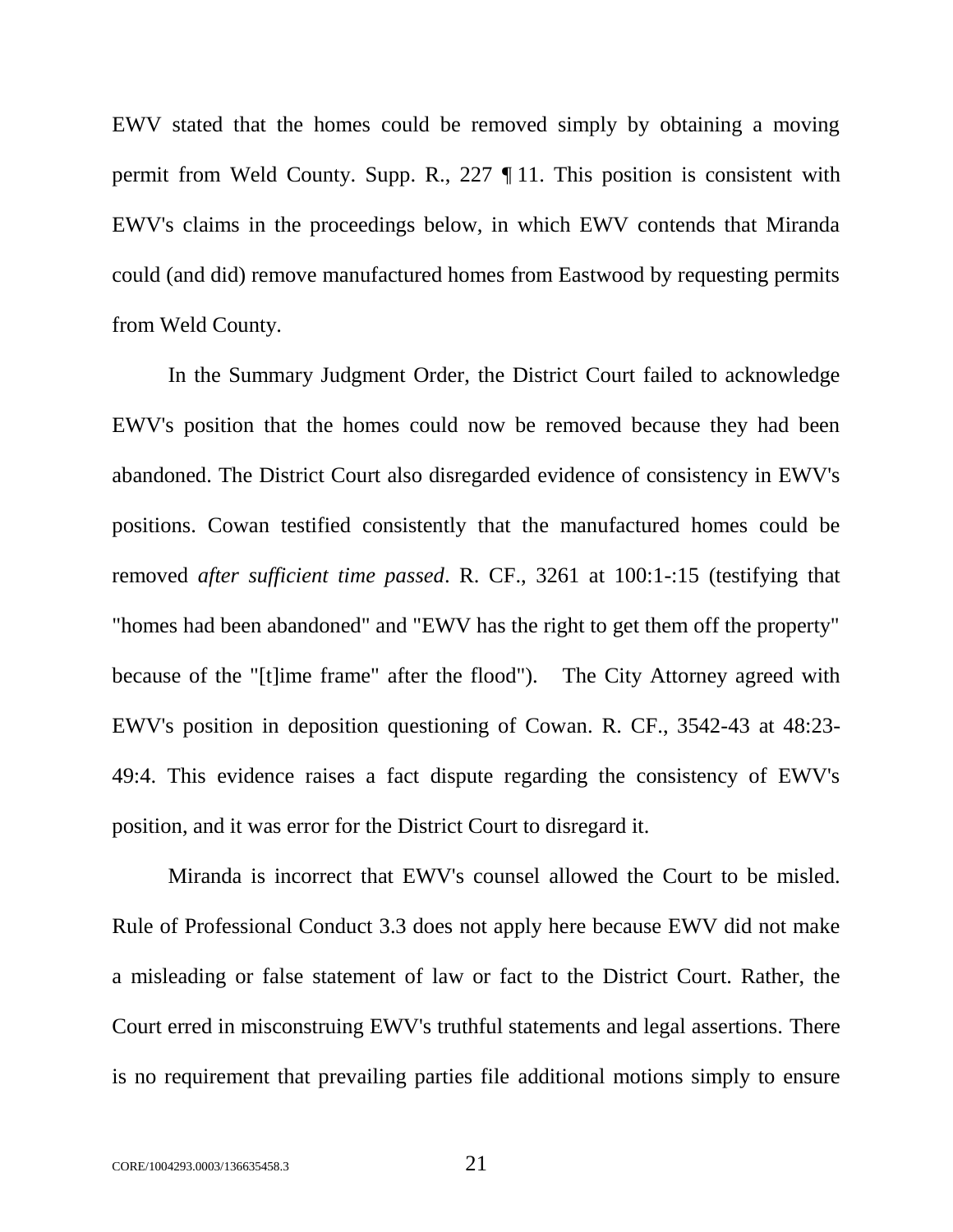that its position *was understood*. Such a requirement would impose unimaginable burdens on parties and the courts that is neither required nor contemplated by the Rules of Civil Procedure.

### <span id="page-26-2"></span><span id="page-26-0"></span>**B. EWV's and Cowan's intent cannot be determined solely through pleadings**.

Summary judgment "is not a substitute for trial," and "is appropriate *only* where there is no role for the fact finder to play." *Roberts v. Am. Family Mut. Ins. Co.*, 144 P.3d 546, 548 (Colo. 2006) (emphasis in original). "Summary judgment is appropriate only in the clearest of cases, where no doubt exists concerning any material fact." *Bauer*, 701 P.2d at 117.

<span id="page-26-1"></span>Here, there are substantial disputed material facts concerning EWV's and Cowan's intent to mislead the District Court, and a trial is necessary to decide the issue. There is evidence of consistency in EWV's and Cowan's statements and positions, which indicate they did not intend to mislead the District Court. The City also agreed with EWV's position that the manufactured homes could be removed from Eastwood after the passage of sufficient time. The facts also show that Miranda lawfully removed manufactured homes from Eastwood, which indicates that it was not EWV's and Cowan's intent to represent that it was unlawful for Miranda to remove manufactured homes from Eastwood. Indeed, EWV and Cowan are entitled to the inference that the inclusion of EWV's contract with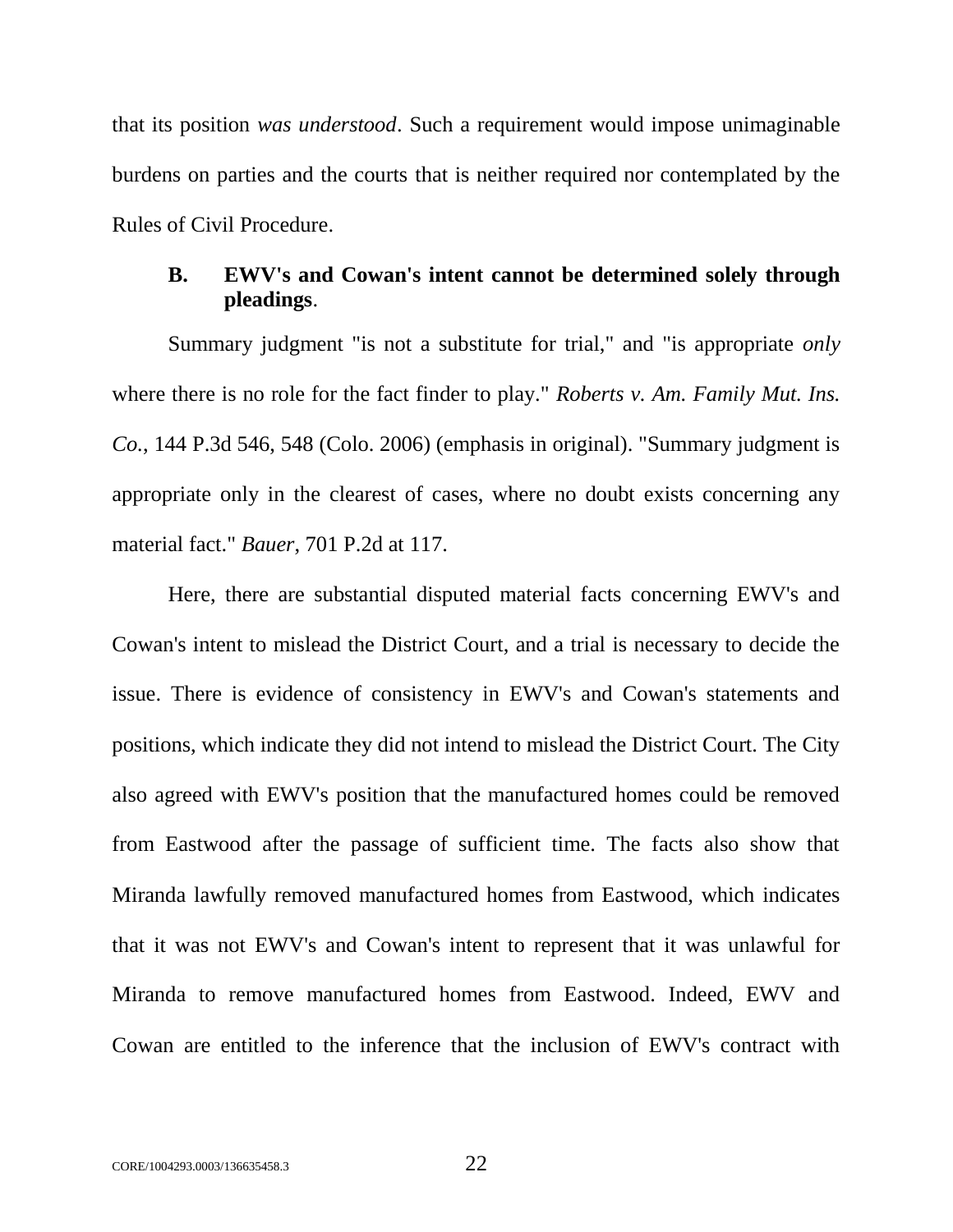Miranda in the Cowan Affidavit demonstrates that they were not misleading the Court.

Miranda concedes that determining a party's intent "is fact dependent," but claims that the Court was correct in disregarding material facts concerning EWV's and Cowan's intent. Answer Brief at 44. Astoundingly, Miranda claims that the District Court can assess EWV's and Cowan's intent merely by looking at the parties' pleadings, as if the Court were engaging in contract interpretation. Applying judicial estoppel is nothing like contract interpretation. EWV's and Cowan's intent cannot be determined by solely looking at the four corners of EWV's pleadings.

<span id="page-27-0"></span>Whether "defendants acted in 'good faith' necessarily involves their state of mind, resolution of this issue must include a reference to all facts and circumstances of the case as developed not only from direct and circumstantial evidence, but cross-examination and determination of credibility made by the trier of facts." *Martin v. Weld Cty.*, 598 P.2d 532, 534–35 (Colo. App. 1979). In addition, in applying judicial estoppel, unlike in contract interpretation, there is no parol evidence rule barring consideration of extrinsic evidence. Rather, under Rule 56, the District Court must consider all the evidence, including depositions and affidavits that are *outside* the pleadings. C.R.C.P. 56(c).

<span id="page-27-1"></span>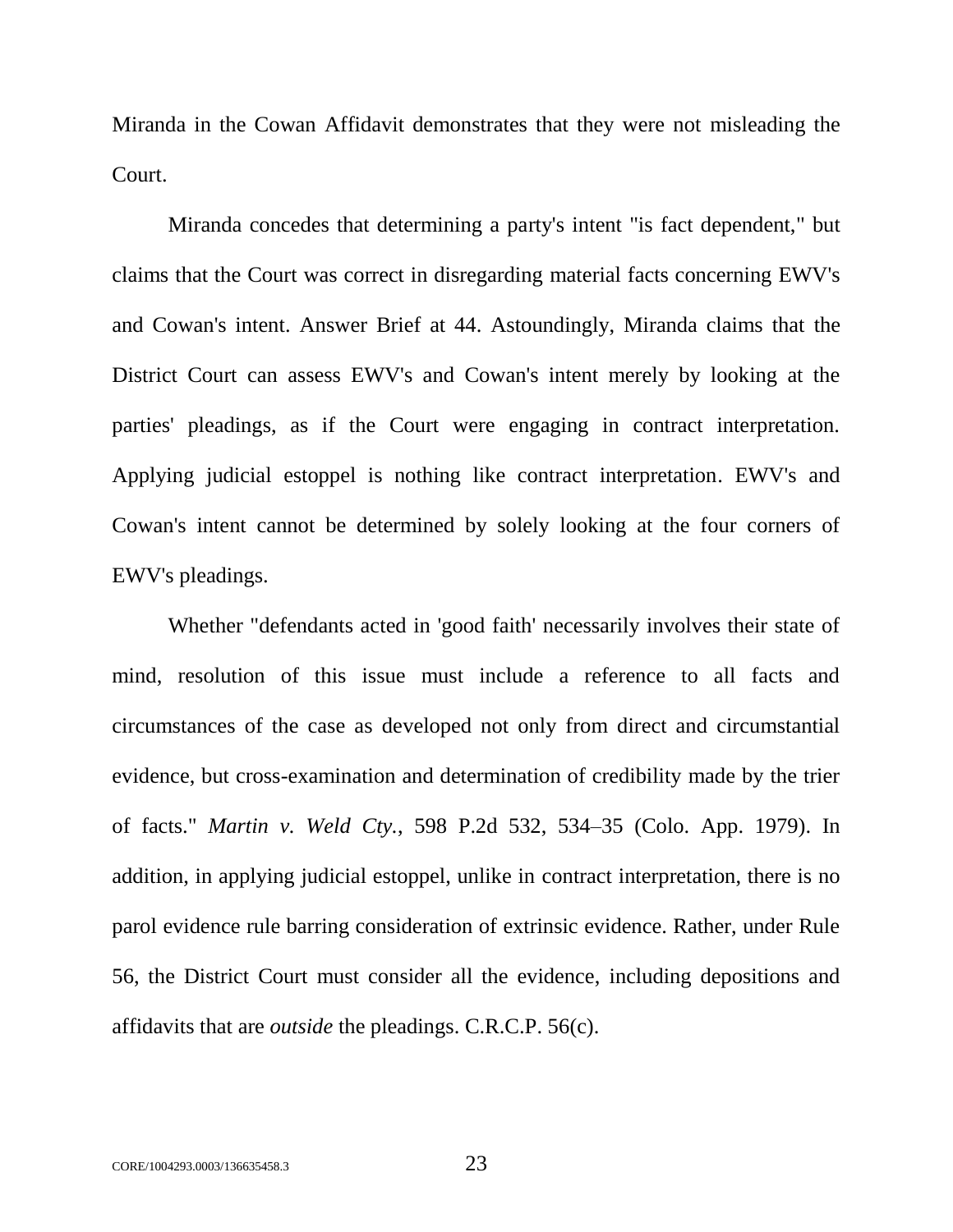Even if EWV did change its positions in the two lawsuits (it did not), determining EWV's intent for making that change cannot be done on the current record. EWV is entitled to the inference that any changes in its positions were the result of a good faith change in the understanding of the facts or law. *EWV I* and the proceedings below involve complex legal principles and detailed factual scenarios, and they have both spanned years of time. It is not only reasonable but expected that a party's understanding of the issues will evolve with fact discovery and additional analysis. Testimony is needed to ascertain whether a changed position was the product of good faith or intent to mislead. *Governor's Ranch Prof'l Ctr., Ltd. v. Mercy of Colo., Inc*., 793 P.2d 648, 651 (Colo. App. 1990) ("All inferences must be made in favor of the non-moving party."). "Summary judgment is appropriate only in the clearest of cases," and the evidence shows determining EWV's and Cowan's intent is far from a clear case. *Bauer*, 701 P.2d at 117. The Second Summary Judgment Order should be reversed.

### <span id="page-28-2"></span><span id="page-28-1"></span>**CONCLUSION**

<span id="page-28-0"></span>The Second Summary Judgment Order should be reversed and this case remanded with instructions to enter the First Summary Judgment Order enforcing the terms of the Contract. When remanded, this Court should order that the case be reassigned to a different judicial officer.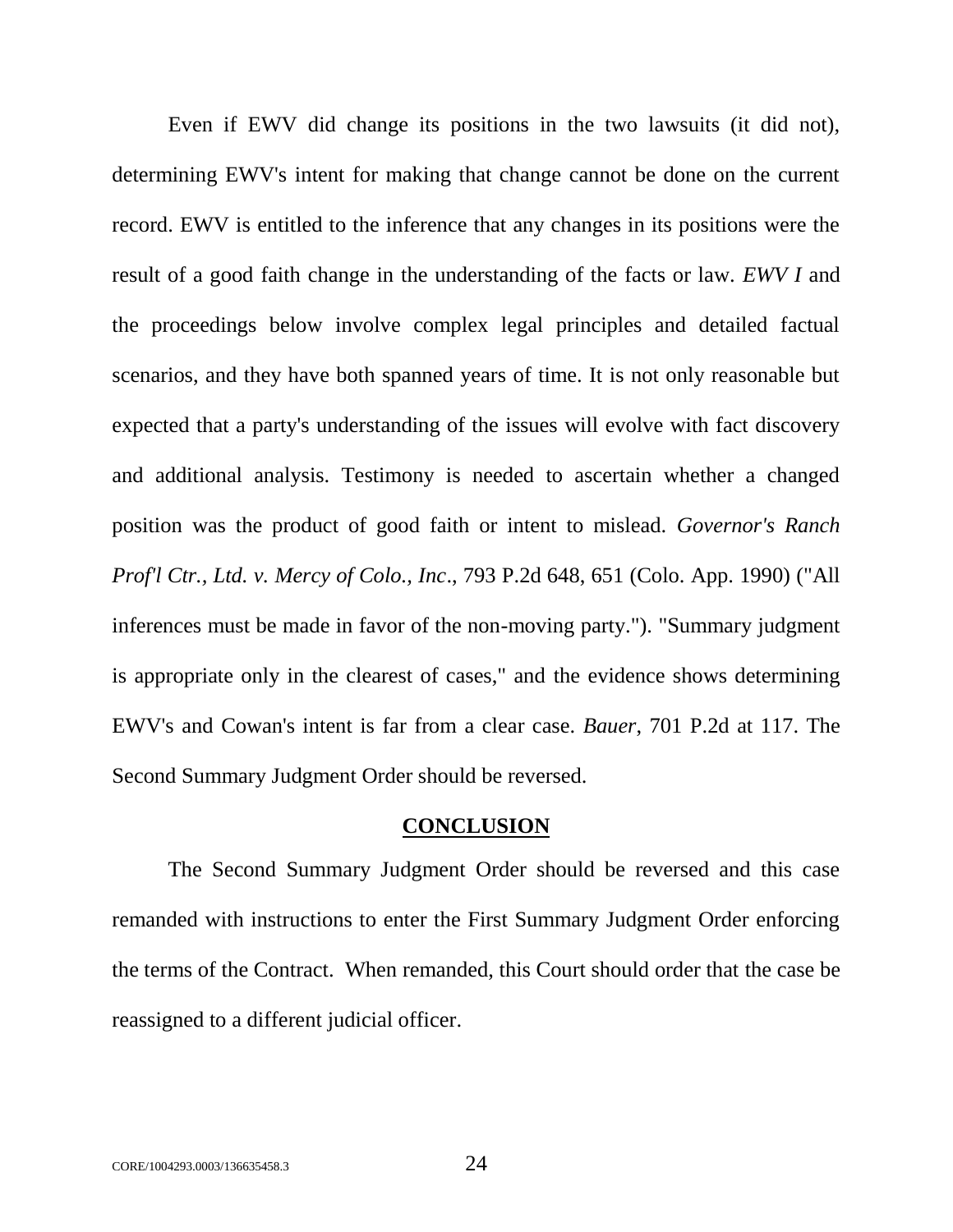# STINSON LEONARD STREET LLP

*s/ Perry L. Glantz* Perry L. Glantz, #16869